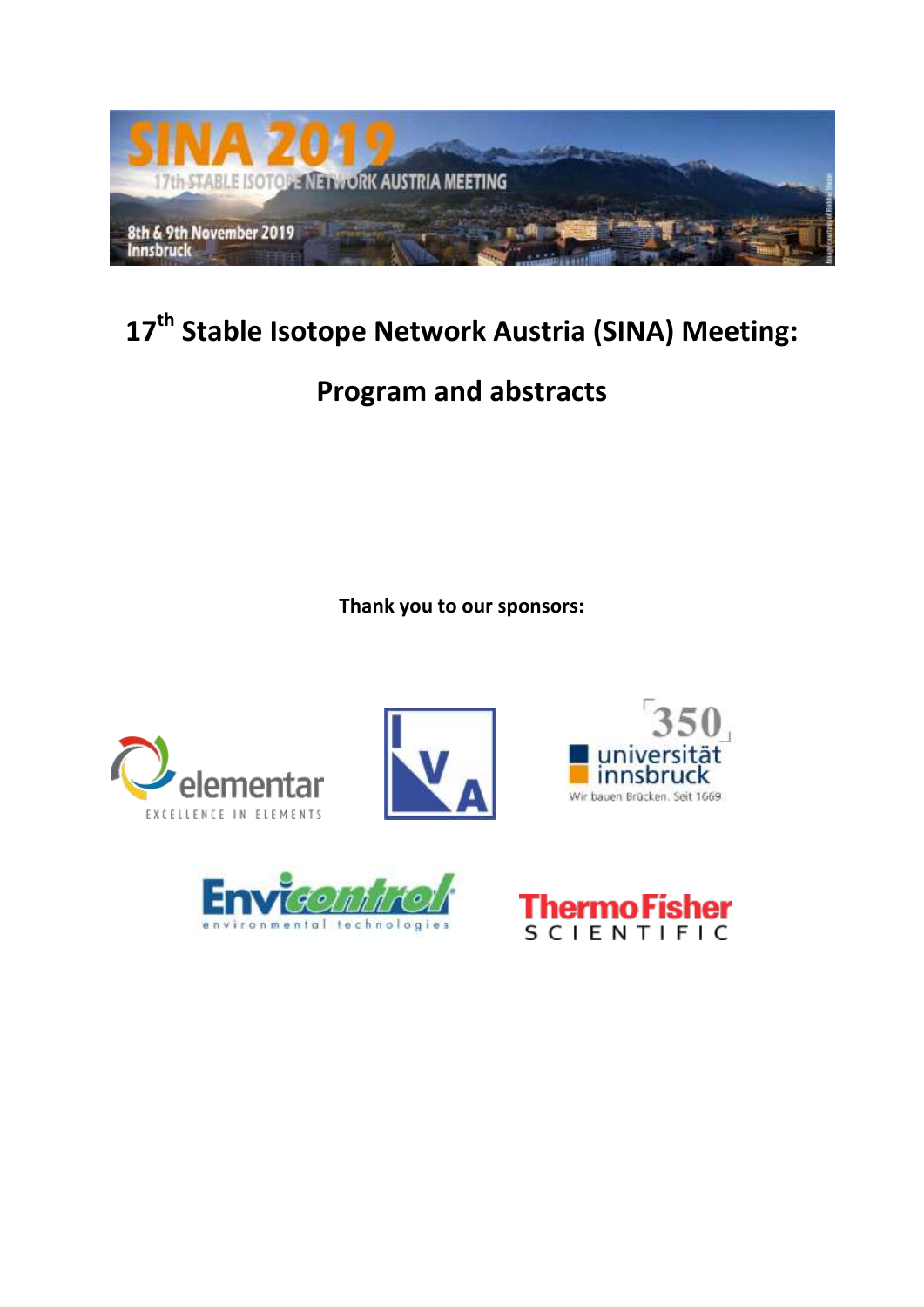# **Program**

### **Friday, 8th November 2019**

12:00 13:30 Registration & Welcome

#### Session 1: Ecology and paleoecology Title

| 13:30 14:15 Keynote: Robert Anczkiewi         |
|-----------------------------------------------|
| $1.1.1 \square 1.1.20$ Delegara Hand National |

#### 14:45 15:15 Coffee and Tea Break

#### Session 2: Novel

# approaches Title

Starting at

| 15:15 16:00 Keynote: Hagit Affeck<br>16:00 16:15 Kathrin Rosenthal |
|--------------------------------------------------------------------|
| 16:15 16:30 Tobias Kluge                                           |
| 16:30 17:00 Poster introductions                                   |
| 17:00 19:00 Poster Session                                         |
|                                                                    |

13:30 14:15 *Keynote:* Robert Anczkiewicz Tracing seasonal mammoth migrations in central Europe during the last ice using Sr and O isotopes 14:15 14:30 Rebecca Hood-Nowotny Non-exchangeable  $\delta^2$ H of Japanese beetle, a potential tool for protecting Californian agriculture 14:30 14:45 Johannes Ingrisch Drought and recovery effects on belowground respiration dynamics of recent carbon in managed and abandoned grassland

k Carbonate <sup>17</sup>O<sub>excess</sub> as a paleo-hydrology proxy Ten years of Elementar and IsoPrime: Pioneers in simultaneous CNS isotope ratio analysis Laser-spectroscopic analysis of  $CO<sub>2</sub>$  clumped isotopes

19:00 Dinner

# **Saturday, 9th November 2019**

|                                    | Session 3: Climate and paleoclimate     | <b>Title</b>                                                                                                                              |
|------------------------------------|-----------------------------------------|-------------------------------------------------------------------------------------------------------------------------------------------|
|                                    | 9:00 9:15 Stacy Anne Carolin            | Rainwater stable isotopes over the Iranian plateau                                                                                        |
| 9:15 9:30 Petra Bajo               |                                         | Holocene climate variability - an insight from Nova<br>Grgosova Cave (Croatia) speleothems                                                |
| 9:30 9:45                          | Attila Demény                           | Paleotemperature reconstructions for the ~100-350 ka<br>period inferred from D/H analyses of fluid inclusion water<br>of speleothems      |
|                                    | 9:45 10:00 Tanguy Racine                | Stable isotopes in cave-ice, a link to past precipitation?                                                                                |
|                                    | 10:00 10:30 Coffee and Tea Break        |                                                                                                                                           |
| Session 4: Soil,<br>water, and air |                                         | <b>Title</b>                                                                                                                              |
|                                    | 10:30 11:15 Keynote: Nicolas Brüggemann | Coupled biotic-abiotic production processes and related<br>stable isotope signature of nitrogen trace gases                               |
|                                    | 11:15 11:30 Giorgio Höfer-Öllinger      | 2 years of stable isotope measurements of rivers and<br>springs in southern Salzburg Basin (Golling, Kuchl, Hallein)<br>Salzburg, Austria |
|                                    | 11:30 11:45 Elemér László               | Continental CH <sub>4</sub> concentration and $^{13}C/^{12}C$ isotope ratio<br>measurements in the Carpathian Basin, Hegyhatsal:          |

comparison with European clean air sites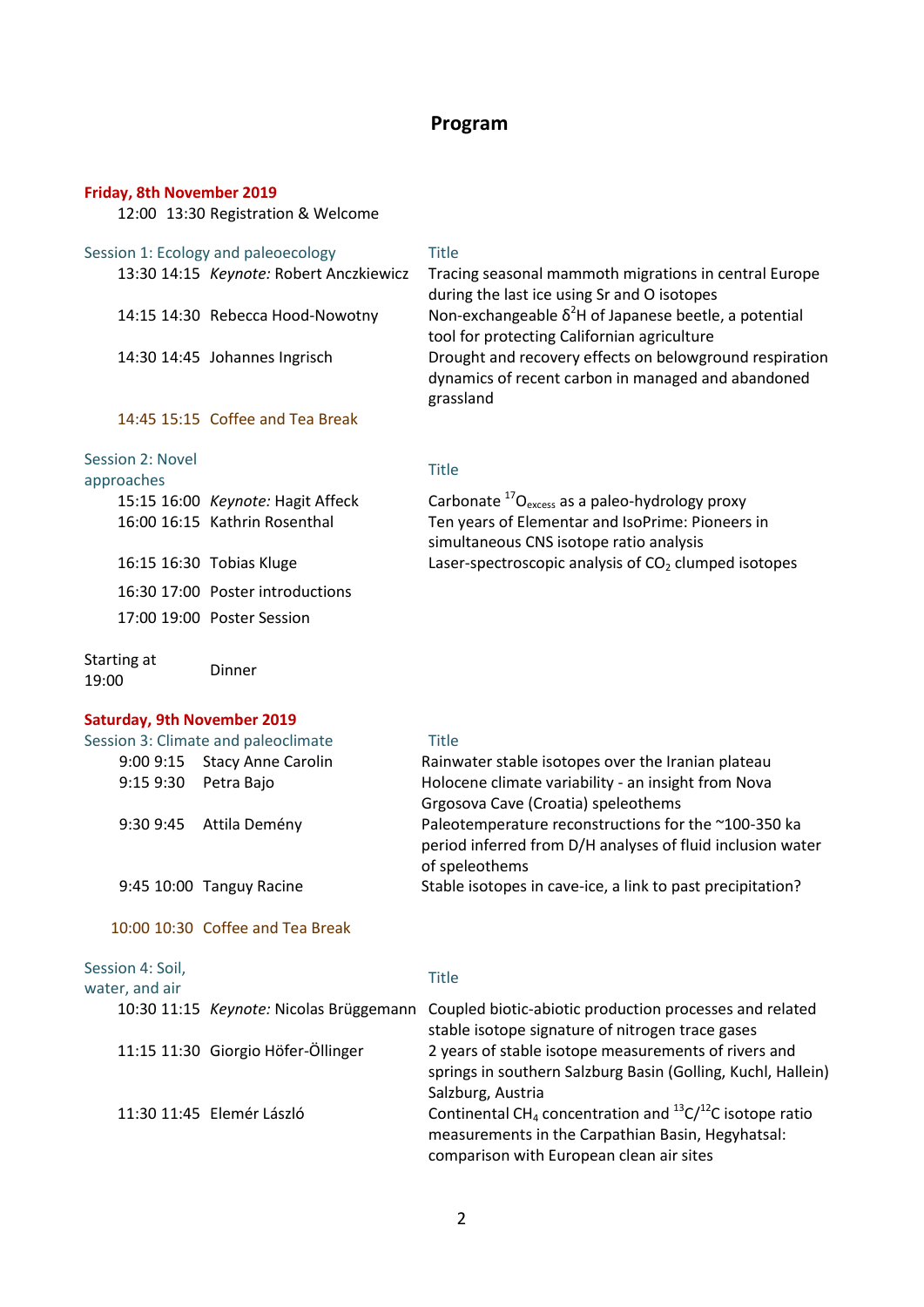| Session 5: Geology and geo-engineering |                              | <b>Title</b> |
|----------------------------------------|------------------------------|--------------|
| 11:45 12:00                            | Zsófia Kovács                | Calc         |
| 12:00 12:15                            | Ronny Boch                   | Appl         |
|                                        |                              | Exar         |
| Starting at 12:30                      | Lunch                        |              |
| Starting at 13:30                      | <b>SINA General Assembly</b> |              |

Calcium isotope record of the Late Triassic Application of stable isotopes in geotechnical settings -Examples from current projects

# **Friday, 8th November 2019 (17:00 - 18:00)**

| <b>Name</b>                                     | <b>Title</b>                                                                                                                                                                                                          |
|-------------------------------------------------|-----------------------------------------------------------------------------------------------------------------------------------------------------------------------------------------------------------------------|
| Watzinger, Andrea                               | Oxygen isotope equilibration of phosphate in the soil /plant system – an $^{18}$ O-PO <sub>4</sub><br>organic fertilizer test                                                                                         |
| Meeran,<br>Kathiravan                           | Effect of summer drought on the coupling of photosynthesis and soil respiration<br>under current and future climate                                                                                                   |
| Radolinski, Jesse                               | Simulating bypass flow in a two water worlds context                                                                                                                                                                  |
| Königer, Paul                                   | Stable isotope studies ( $\delta^2$ H, $\delta^{18}$ O) of precipitation and soil water movement in<br>forested ecosystems at Solling, Germany                                                                        |
| Harris, Eliza                                   | Denitrification dominates drought and post-drought dynamics of nitrous oxide<br>emissions                                                                                                                             |
| Cseresznyés, Dóra                               | Dawsonite from surface environment, Covasna (Romania): preliminary results                                                                                                                                            |
| Soleimani, Mojgan<br>Höfer-Öllinger,<br>Giorgio | Speleothem-based isotopic variation during the Holocene period in southern Iran<br>Stable isotopes of daily precipitation sampling: 3 years of observation at Wals and<br>Sonnblick Observatorium (Salzburg, Austria) |
| Pfeiffer, Jan                                   | Stable isotope-based derivation of a conceptual hydrogeological model of the<br>Vögelsberg landslide (Tyrol, Austria)                                                                                                 |
| Horváth, Balázs                                 | Honey water: an easy solution to detect sugar syrup addition?                                                                                                                                                         |
| László, Elemér                                  | Estimation of the natural variability of the tritium concentration of precipitation                                                                                                                                   |
| Zhang, Shasha                                   | Climate and land use as important drivers of N dynamics at a continental scale in<br>Europe                                                                                                                           |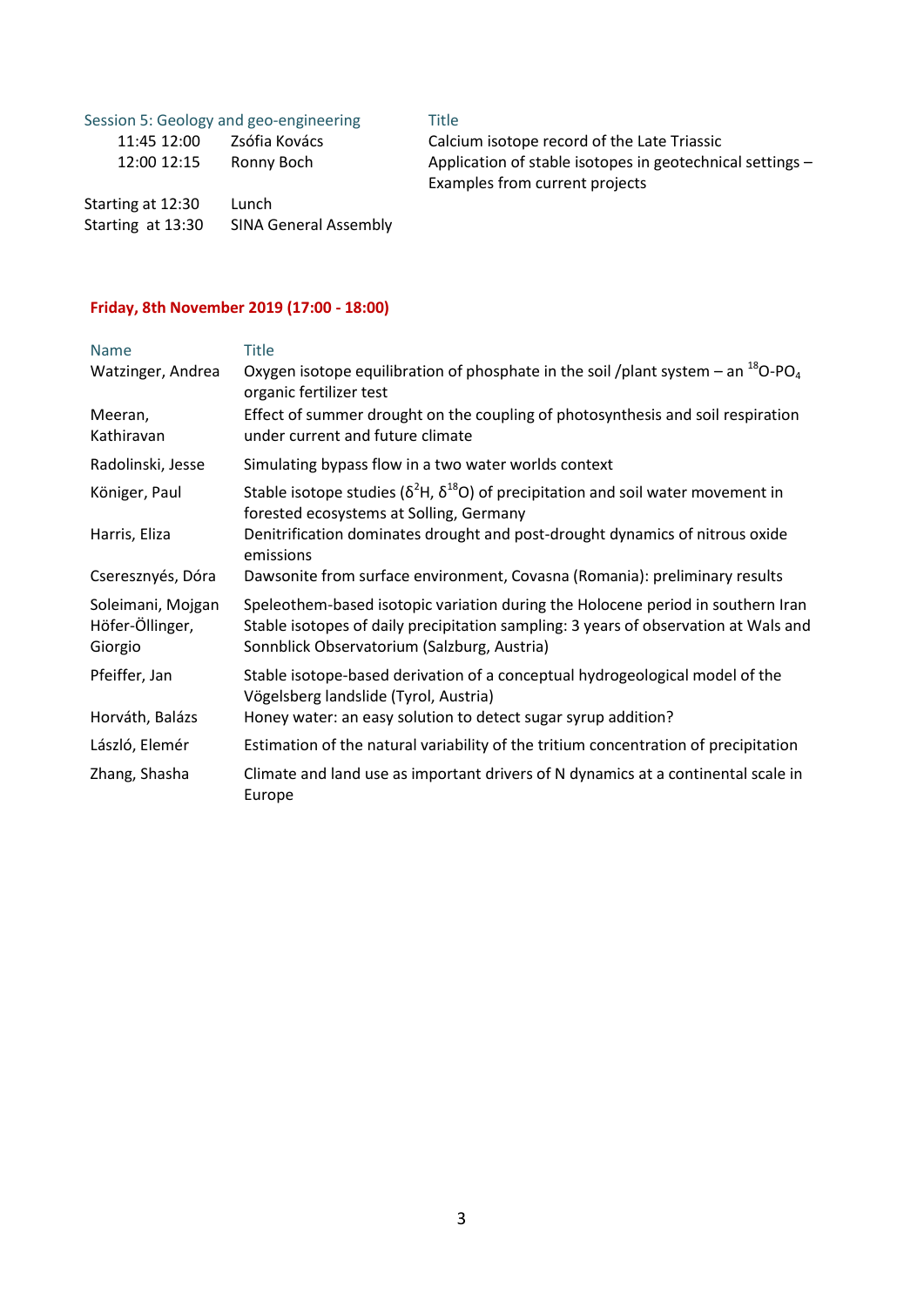# **Abstracts**

# **Carbonate <sup>17</sup>Oexcess as a paleo-hydrology proxy**

Affek H.P.\*, Barkan E., Bergel S.J.,Vieten R., Voarintsoa N.R.G.1

<sup>1</sup>Institute of Earth Sciences, The Hebrew University of Jerusalem, Israel

\*hagit.affek@mail.huji.ac.il

Carbonates are a common paleoclimate archive in both marine and land settings. Land carbonates record both temperatures and hydrological conditions. Paleo-temperatures derived from clumped isotopes in land carbonates are often combined with  $\delta^{18}O$  to reconstruct parent water  $\delta^{18}O$ . However, the common interpretation of water  $\delta^{18}O$  as rainfall amounts does not reflect the hydrological complexity of moisture sources and evaporation. These gaps can be filled by information from  ${}^{17}O_{\text{excess}}$ in water, that depends on the conditions in which evaporation occurs, thus reflecting the moisture source in meteoric water or the extent of evaporation in a small water body (e.g., a lake). Water <sup>17</sup>O<sub>excess</sub> can be reconstructed from three oxygen isotope analysis in the same carbonate in which  $\Delta_{47}$ and  $\delta^{18}O$  are measured.

We derive the fractionation factor  ${}^{17}\alpha$  between CaCO<sub>3</sub> and water, using freshwater mollusk shells from well constrained spring environments, at a temperature range of 15-28°C. The spring water temperature and isotopic composition are constant year-round, avoiding uncertainty associated with seasonality.

The observed  $18\alpha$  and  $17\alpha$  between mollusk aragonite and parent water are used to calculate the fractionation slope  $\theta$  (=ln<sup>17</sup> $\alpha$ /ln<sup>18</sup> $\alpha$ ), resulting in 0.5231±0.0003, with no discernible temperature dependence. This  $\theta$  value is only slightly lower than the reference slope of 0.528, implying that  $17O_{\text{excess}}$  in carbonates relative to parent waters is only weakly temperature dependent. It is therefore a straightforward recorder of parent water  ${}^{17}O_{excess}$ . Speleothem carbonates may be a suitable archive for records of  ${}^{17}O_{\text{excess}}$  in rainfall and therefore of moisture sources.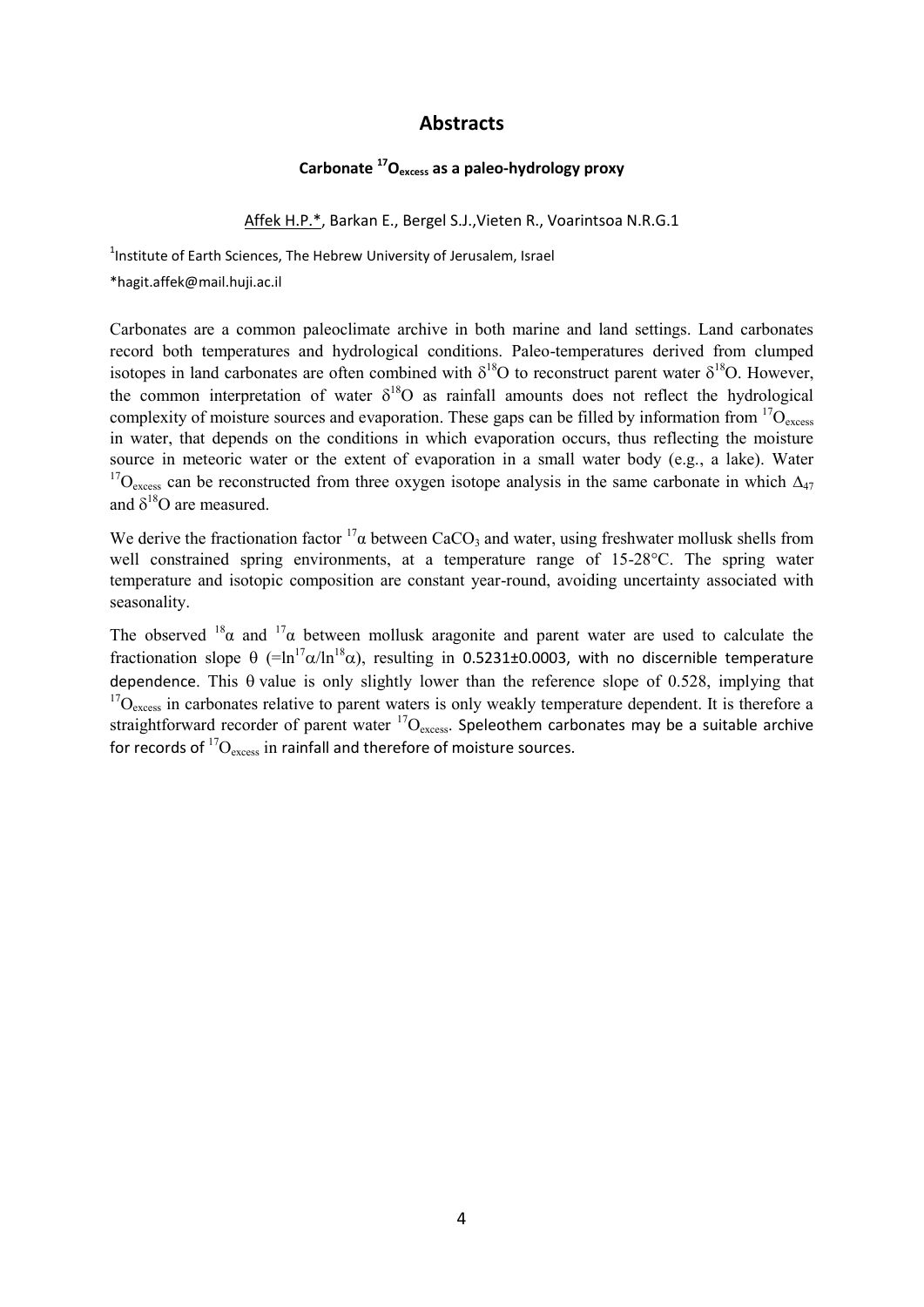# **Tracing seasonal mammoth migrations in central Europe during the last ice age using Sr and O isotopes**

R. Anczkiewicz<sup>1\*</sup>, N. Kowalik<sup>1</sup>, W. Müller<sup>2</sup>, J. Wilczyński<sup>3</sup>, P. Wojtal<sup>3</sup> C. Spötl<sup>4</sup>, L. Bondioli<sup>5</sup>, M. Sabol<sup>6</sup>, U.  $B.$  Göhlich<sup>7</sup>

<sup>1</sup>Institute of Geological Sciences, PAS, Kraków, Poland

2 Institut für Geowissenschaften, Goethe-Univ. Frankfurt, Germany.

<sup>3</sup>Institute of Systematics and Evolution of Animals, PAS, Kraków, Poland.

4 Institute of Geology Univ. of Innsbruck, Austria.

<sup>5</sup>National Museum of Prehistory and Ethnography "Luigi Pigorini<sup>''</sup>, Rome, Italy.

6 Comenius University in Bratislava, Slovakia

<sup>7</sup>Natural History Museum Vienna, Austria.

\* r.anczkiewicz@ingpan.krakow.pl

Dental enamel is the most resistant tissue capable of quantitative retention of geochemical and isotopic record after animal's death. Despite the fact that in situ analyes of (bio)apatite appear analytically challenging and that enamel may still undergo post-mortem alterations, accurate Sr isotope composition can be recovered with high spatial resolution by laser ablation MC ICPMS (LA MC ICPMS). In this study, we combined spatially resolved Sr analyses of dental enamel with histologogical, trace element and oxygen isotopes investigation in order to decipher the migration patterns of wooly mammoth during the Last Glacial Maximum (LGM) in central Europe.

Histological studies of M3 molar tooth from the Spadzista site in southern Poland indicated about 11 years period of enamel formation in a single plate, while the whole tooth formed only about 1 year longer. Such relatively long time of enamel development provides an opportunity for investigating temporal changes in mammoths habits. Taking into account the applied analytical parameters and the estimated enamel daily extension rates, we achieved < 1 month time resolution of our LA MC ICPMS Sr isotopic composition measurements. Our analyses revealed a reproducible pattern of cyclic changes in  $87$ Sr/ $86$ Sr ratios suggesting temporal changes of pastures located in two geologically distinct areas. The Sr record correlates with changes in O isotope composition supporting annual migration cycle of mammoths. Most of the year they resided in southern Poland where they were hunted by the nomads but for a shorter time periods they migrated to the second, still unidentified region. Commonly accepted scenario is that the mammoths migrated to the southern side of the Western Carpathians via the Moravian Gate. We verified this hypothesis by analysing wooly mammoth molars from Malé Leváre in Slovakia and from Langmannersdorf in Austria. In both cases Sr isotopic signatures showed cyclic variations in Sr composition analogous to those found in the Spadzista site. Identical <sup>87</sup>Sr/<sup>86</sup>Sr values recorded in the sites in Austria and Slovakia indicate that mammoths from both locations used the same pastures and seasonally migrated between the same two regions separated by at least 100 km distance. Importantly, Sr isotopic signature recorded by mammoths from the southern locations are less radiogenic and do not show any resemblance with the Sr record found in the mammoths from the Spadzista site indicating that the two herds did not mix. Our study demonstrates that the mammoths mobility in central Europe during the Last Glacial Maximum was driven predominantly by seasonal weather changes but the migration pathways locally varied.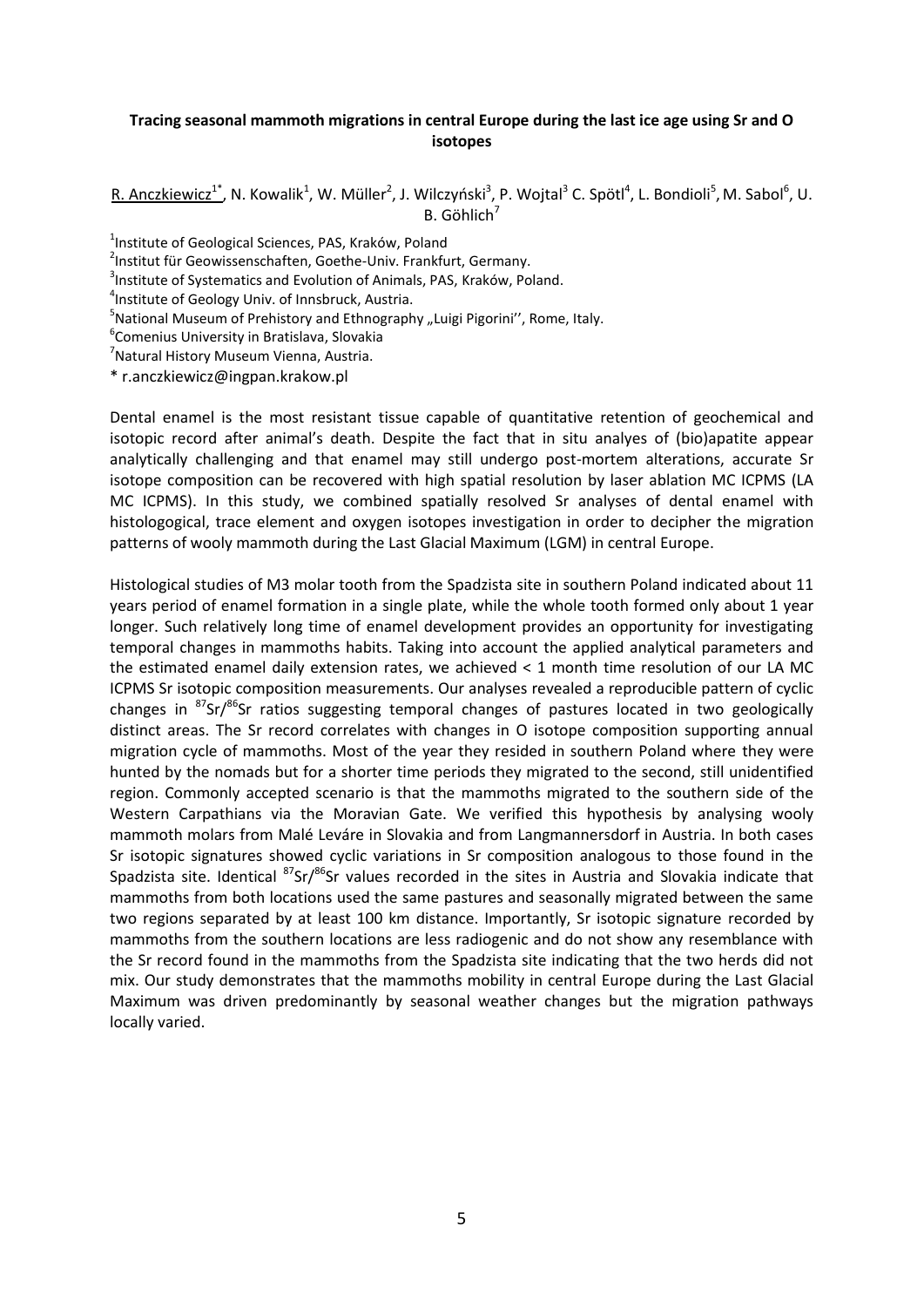### **Holocene climate variability- an insight from Nova Grgosova Cave (Croatia) speleothems**

Petra Bajo<sup>1,2,3\*</sup>, Maša Surić<sup>4</sup>, Nenad Buzjak<sup>5</sup>, Jens Fohlmeister<sup>6</sup>, Robert Lončarić<sup>4</sup>, Nina Lončar<sup>4</sup>, Neven Bočić<sup>5</sup>, Andrea Columbu<sup>7</sup>, John Hellstrom<sup>3</sup>, Russell Drysdale<sup>2</sup>

1 Croatian Geological Survey, Zagreb, Croatia

<sup>2</sup>School of Geography, The University of Melbourne, Australia

<sup>3</sup>School of Earth Sciences, The University of Melbourne, Australia

4 Department of Geography, University of Zadar, Croatia

5 Department of Geography, Faculty of Science, University of Zagreb, Croatia

6 Potsdam Institute for Climate Impact Research, Germany

<sup>7</sup>BiGeA, University Bologna, Italy

\*pbajo@hgi-cgs.hr

In the recent decades speleothems have been increasingly used in studies of past climate variability. This is not surprising considering their advantages compared to other palaeoclimate archives.

Here we present a speleothem record from Nova Grgosova Cave, Croatia. The cave is located in the northwestern part of the country and was artificially opened in 2004. Monitoring of the cave's microclimate has revealed stable temperatures and relative humidity throughout the year. Stable isotope analyses of composite drip-water samples collected from three sites at monthly intervals show that the rainfall  $\delta^{18}$ O signal is attenuated but the average drip-water values are ~0.7‰ more negative than the weighted mean annual value of the rainfall covering the same time period. This information, together with a slight negative water balance during the summer months based on long-term climatological data collected at the neighboring climate station, implies that the colder part of the year is the main infiltration season.

Four speleothems were retrieved from the cave, each of which was cut in the half and polished. Powder samples were subsampled for  $\delta^{18}O$  and  $\delta^{13}C$  analyses. Solid and powder samples were also taken for dating by the U-Th method. The results reveal that the whole record spans the time period from 10.5 ka BP to recent. Excellent correspondence in  $\delta$  <sup>18</sup>O profiles amongst the four stalagmites has allowed placing them onto a common depth/age scale by using an intra-site correlation age modelling (ISCAM) approach to produce a composite record. In this presentation, we discuss these results and place them into the wider context of Holocene climate variability by comparing them to previously published palaeoclimate records.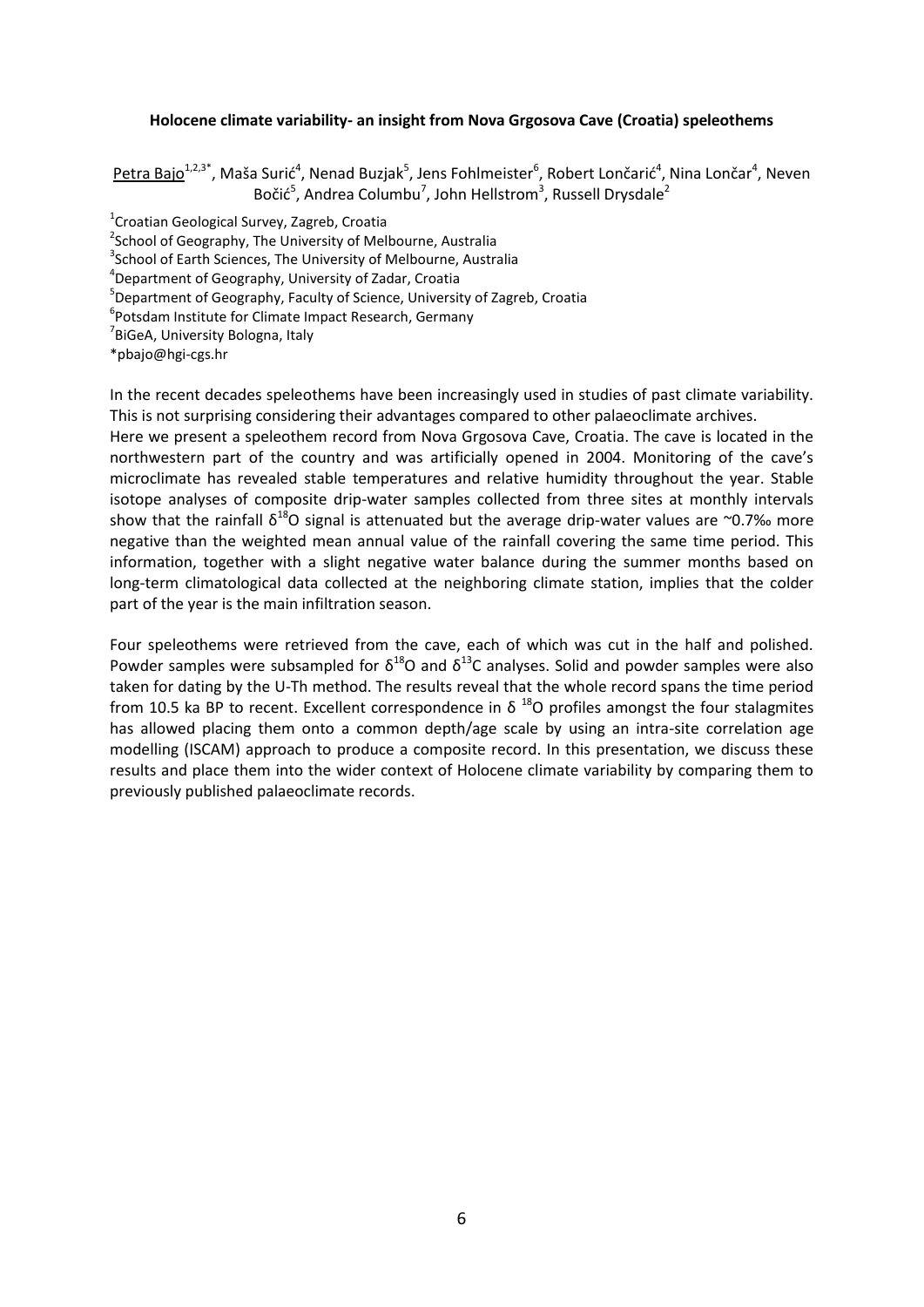# **Application of stable isotopes in geotechnical settings – Examples from current projects**

Ronny Boch<sup>1\*</sup>, Albrecht Leis<sup>2</sup>, Stefanie Eichinger<sup>1</sup>, Martin Dietzel<sup>1</sup>

<sup>1</sup>Institute of Applied Geosciences, Graz University of Technology, Austria <sup>2</sup>JR-AquaConSol GmbH, Graz, Austria \*ronny.boch@tugraz.at

The intended functions of constructional components in (geo)technical settings often suffer from the formation of unwanted carbonate and accessory mineral precipitates. Widespread examples are chemical-sedimentary deposits (scaling) clogging deep wells, thermal water pipelines and heat exchangers in the course of hydrogeothermal energy production or impaired water flows in drainages of railway and highway tunnels.

In all of these cases disturbed natural (hydro)chemical equilibria (e.g. in the aquifer), as well as technically altered physicochemical gradients and substrate materials result in the occurrence and variable growth dynamics of unwanted scale deposits. Multi-parameter (proxy) approaches and environmental monitoring of the geotechnical infrastructure and spatiotemporally evolving precipitates target an advanced process understanding of changing fluid-solid interaction and envisage tailor-made (site-specific) countermeasures and optimization. In this context, traditional stable isotope tracers (e.g. H, C, O) and new isotope systems (e.g. clumped isotopes) are applied to fluid and solid phases based on elaborated sampling and monitoring strategies in the field (in-situ) and experimental laboratory. Stable O ( $\delta^{18}$ O) and clumped isotopes ( $\Delta_{47}$ ) are recognized as sensitive tracers of natural and operational temperature changes and for fluid provenance tracing. Stable C and O isotopes further reflect variable outgassing of  $CO<sub>2</sub>$  and H<sub>2</sub>O (steam) intimately coupled to variable CaCO<sub>3</sub> precipitation rates based on the aqueous carbonate chemical (dis)equilibrium, e.g. separated two-phase (water & gas) fluid flows in geothermal pipelines. Considering different types and locations of tunnel drainages, these stable isotope ratios capture information on varying  $CO<sub>2</sub>$ outgassing versus CO<sub>2</sub> absorption from the (tunnel) atmosphere, evaporation towards complete desiccation, and possible microbial influences affecting the carbonate mineralogy, compact to porous fabrics and the scale material consistency.

Results and new insights from current research and consulting projects involving carbonate dominated scale materials from geothermal installations in Hungary and Germany, as well as from Austrian railway and highway tunnels will be presented.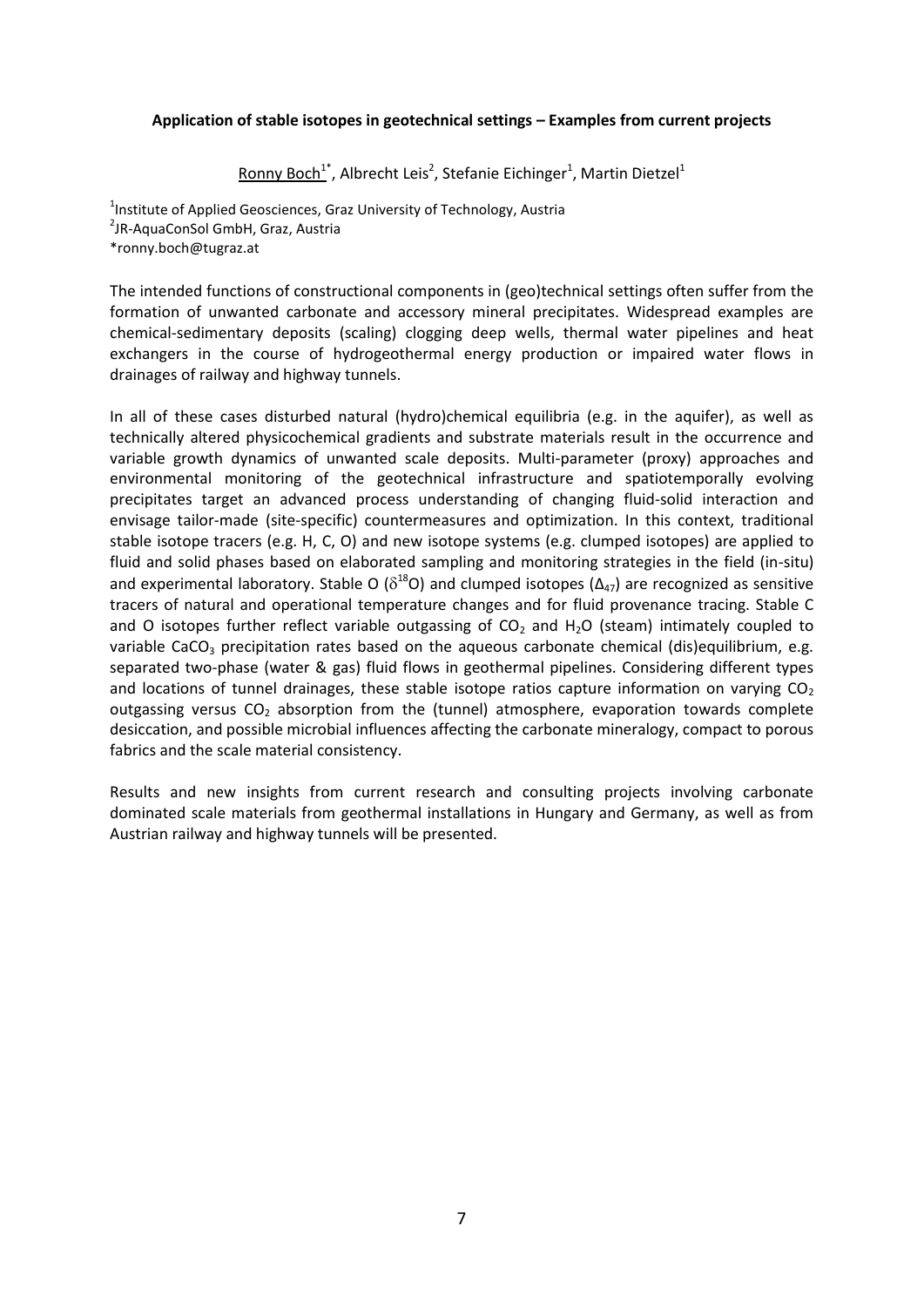# **Coupled biotic-abiotic production processes and related stable isotope signatures of nitrogen trace gases**

Nicolas Brüggemann\*

Institute of Bio- and Geosciences, Forschungszentrum Jülich \*n.brueggemann@fz-juelich.de

Most N trace gas studies usually differentiate between nitrification, nitrifier denitrification, "classical" denitrification and fungal denitrification as source processes of  $N_2O$  on the basis of stable isotopic information (bulk δ<sup>15</sup>N, <sup>15</sup>N site preference, δ<sup>18</sup>O), but mostly neglect chemical source processes of  $N_2O$ , such as reactions of  $NO_2^-$  with reduced metal cations, reactions of  $NO_2^-$  with soil organic matter (SOM), the comproportionation reaction between  $NO_2^-$  and NH<sub>2</sub>OH, and the oxidation of NH<sub>2</sub>OH by transition metal ions. However, disentangling microbiological from purely chemical  $N_2O$  production is impeded by the fact that the chemically formed  $N_2O$  is either isotopically undiscernible from  $N_2O$ produced during nitrification, or shows an intermediate  $^{15}N$  site preference between that of N<sub>2</sub>O from nitrification/fungal denitrification on the one hand, and nitrifier and classical denitrification on the other hand. Results from experiments with live and sterilized soil samples, with artificial soil mixtures and with phenolic lignin decomposition model compounds demonstrate the potential contribution of these abiotic processes to soil N trace gas emissions, but also the limitation of the information gained from the  $^{15}N$  site preference in the N<sub>2</sub>O produced. This suggests that new avenues towards unambiguous  $N_2O$  source partitioning are needed due to the limited explanatory power of the stable isotopic information. Furthermore, an outlook is given which role coupled bioticabiotic production processes could play in  $N<sub>2</sub>$  formation in soils and if the isotopic signature of this chemically produced  $N_2$  could be used to differentiate it from biologically produced  $N_2$ .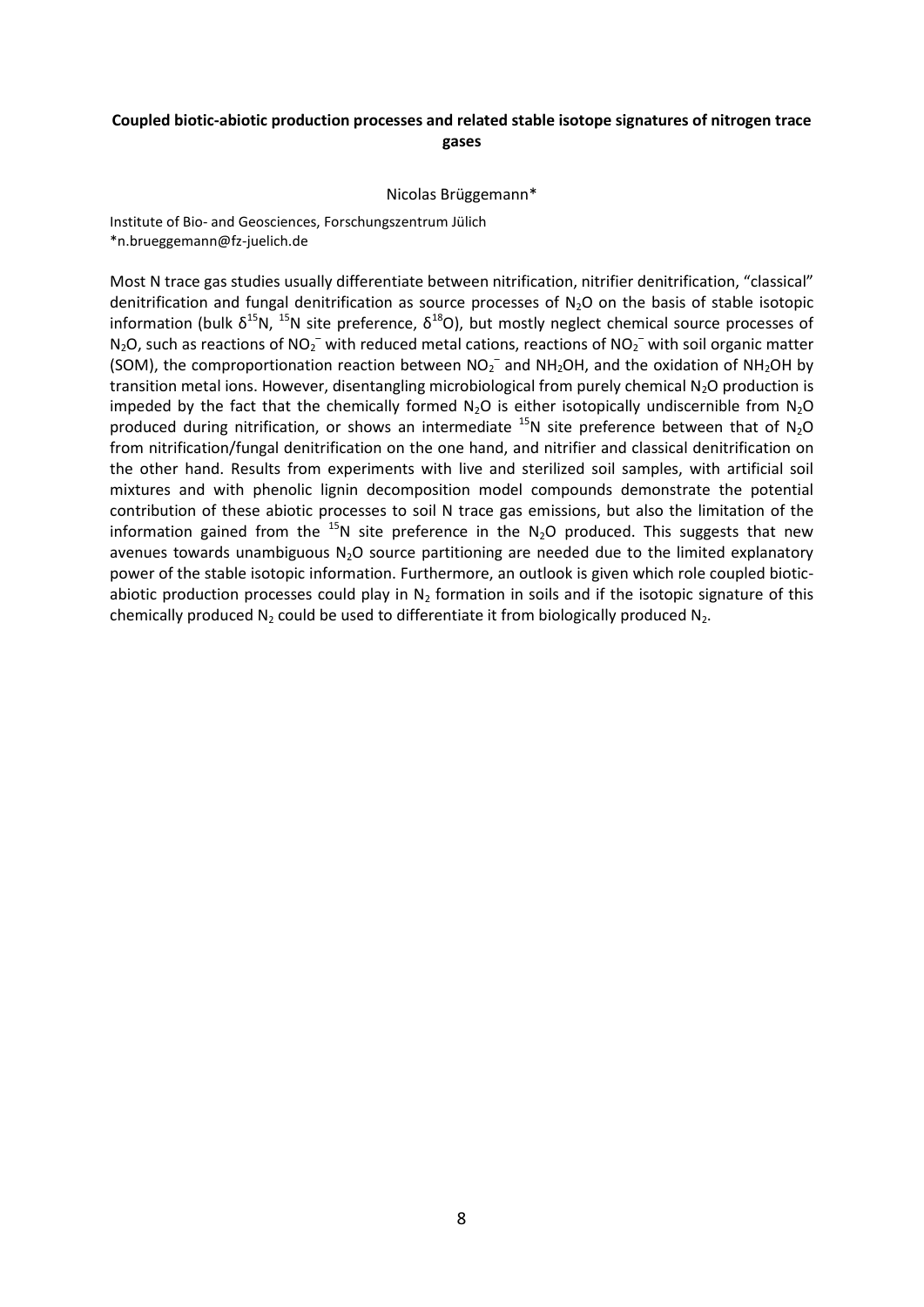### **Rainwater stable isotopes over the Iranian plateau**

 $\frac{\text{Stacy Carolina}^{4}}{\text{Carolin}^{1*}}$ , William Roberts<sup>2</sup>, Morteza Talebian<sup>3</sup>, Richard Walker<sup>4</sup>, Chris Day<sup>4</sup>, Vasile Ersek<sup>2</sup>, Gideon Henderson<sup>4</sup>

<sup>1</sup>Institute of Geology, University of Innsbruck, Innsbruck, Austria

<sup>2</sup>Department of Geography and Environmental Sciences, Northumbria University, Newcastle-upon-Tyne, United Kingdom

<sup>3</sup>Research Institute for Earth Sciences, Geological Survey of Iran, Tehran, Iran

4 Department of Earth Sciences, University of Oxford, OX1 3AN Oxford, United Kingdom

\*StacyAnne.Carolin@oeaw.ac.at

Rapid population growth in the arid and semi-arid regions of West Asia has placed many towns and cities on the brink of water deficiency. Accurate climate projections will assist in the development of water resource management practices needed for these areas. Iran is covered by several orographic features, which complicate efforts to model and predict future climate change. Further, Iran sits at the edge of multiple large-scale climate systems, setting the stage for substantial climate shifts in the region in response to alterations in atmospheric system dynamics. Indeed, some studies have drawn connections between the development and collapse of ancient civilizations in the Middle East and abrupt shifts in climate using the limited climate records available.

Records of rainwater isotopes assist in verifying and improving atmospheric circulation models. Understanding the large-scale mechanisms forcing rainwater oxygen isotopic variations is also an important step in interpreting paleoclimate oxygen isotope records constructed from multithousand-year-old geological samples. A large observation network of stable hydrogen and oxygen isotopes in rainwater (GNIP) was initiated by the International Atomic Energy Agency in 1958 across the globe. GNIP today involves over 1,000 meteorological stations in more than 125 countries, but certain regions, particularly Western Asia, remain greatly under-sampled.

Through a strong partnership with the Geological Survey of Iran (GSI), a year's worth of rainwater samples were collected on an event timescale at three sites: Tehran, Mashhad, and Kerman. The water samples' oxygen and deuterium isotopic ratios were analysed in Oxford University's Stable Isotope Lab. The dataset reveals preliminary information on the spatial pattern of rainwater isotopes over the Iranian plateau. I compare the results to the available Tehran monthly-resolution dataset in GNIP's database (1960-1970), and to isotope-equipped global model simulations of modern climate.

I also present northern Iran speleothem oxygen isotopes coupled with global climate model precipitation-evaporation simulations. The data strongly suggests moisture loss and rainwater isotope depletion along a west to east moisture trajectory path across northern Iran 100-70 thousand years ago.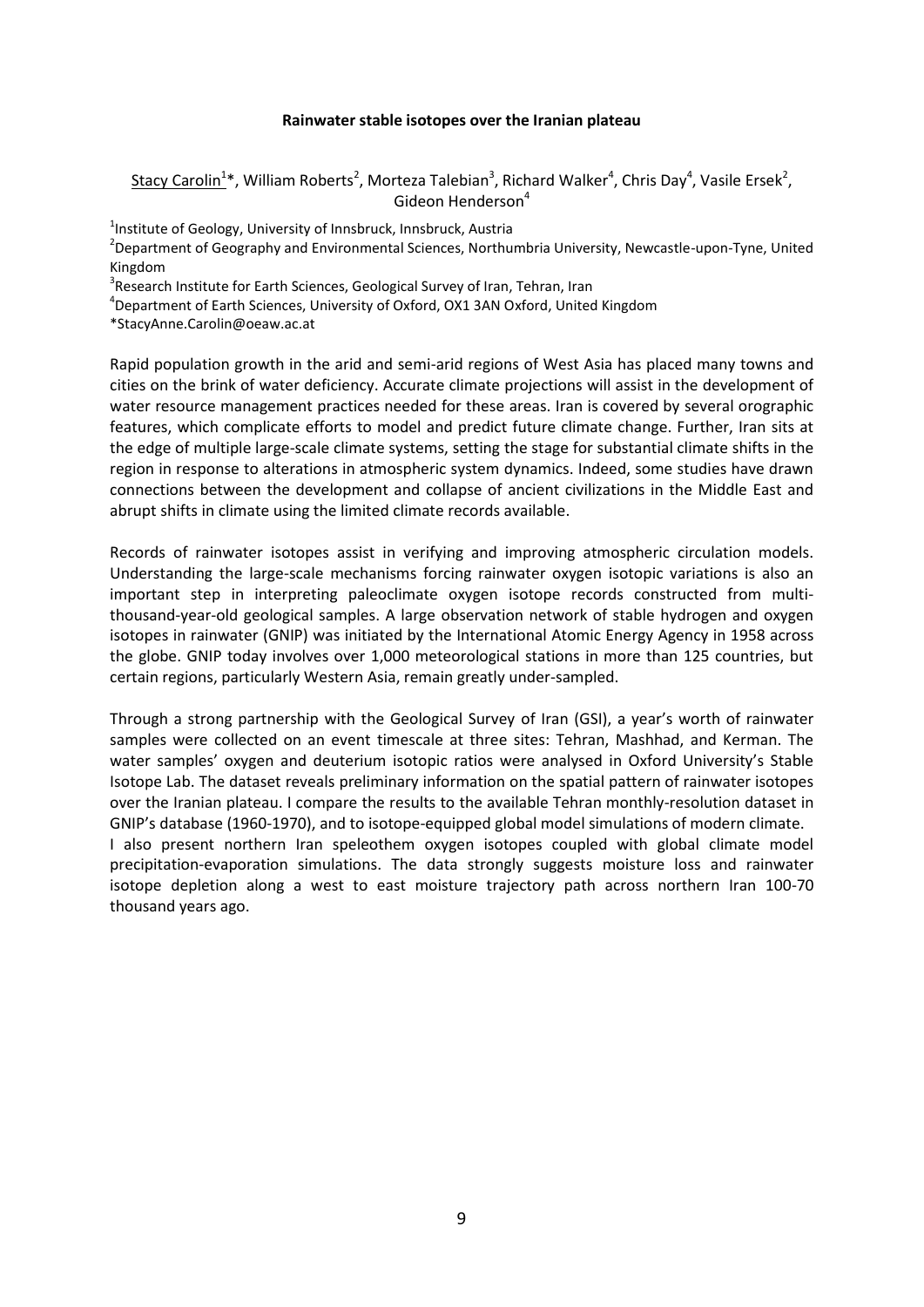#### **Dawsonite from surface environment, Covasna (Romania): preliminary results**

Dóra Cseresznyés<sup>1\*</sup>, György Czuppon<sup>2</sup>, Csilla Király<sup>3</sup>, András Papucs<sup>4</sup>, Csaba Szabó<sup>1</sup>, Attila Demény<sup>2</sup>, György Falus*1,5*

<sup>1</sup>Lithosphere Fluid Research Group, Eötvös University, Budapest, Hungary

<sup>2</sup>Institute for Geological and Geochemical Research, Research Centre for Astronomy and Earth Sciences, Budapest, Hungary

<sup>3</sup>Geographical Institute, Research Centre for Astronomy and Earth Sciences, Budapest, Hungary

<sup>4</sup>Megyei Természetvédelmi és Hegyimentő Központ, Sepsiszentgyörgy, Transylvania

\* doracs@caesar.elte.hu

Dawsonite is an indicator mineral of  $CO<sub>2</sub>$  flooding in the geological reservoir, that is the reason why it is important to know the formation parameters of this mineral. In case of a CCS (Carbon Capture and Storage) project, the safest  $CO<sub>2</sub>$  storage mode is when the  $CO<sub>2</sub>$  is trapped in the mineral phase. The final results of  $CO<sub>2</sub>$  flooding in a geological reservoir is that new carbonate minerals may be formed, for example dawsonite  $[NaA|CO<sub>3</sub>(OH)<sub>2</sub>]$ . Most papers dealing with natural CO<sub>2</sub> reservoirs report the presence of dawsonite and the published formation environment is restricted to the depth deeper than 200-2000 m. The formation parameters of dawsonite (temperature, pressure) and the behavior of the stable isotope fractionation – e.g. in the  $CO<sub>2</sub>$ dawsonite,  $H_2O$ -dawsonite system  $-$  is yet unknown.

In this study, we investigated a dawsonite-bearing rock sample which was collected on the surface, in the Hankó creek from Covasna, Transylvania. The area is characterized by lot of  $CO<sub>2</sub>$  mofettas/surface emanations. Dawsonites generally appear as white fibrous minerals on the surface and between sandstone clasts. Besides dawsonite, calcite, ankerite, siderite, realgar,  $SiO<sub>2</sub>$  (quartz and chalcedony) and anatase were also observed. Stable H-C-O isotope compositions have been determined on the carbonate and hydroxil content of dawsonite in order determine the origin of parent fluids. The isotopic compositions indicate a dominantly magmatic origin for the ascending  $CO<sub>2</sub>$  that was mixed with meteoric waters infiltrating the sandstones.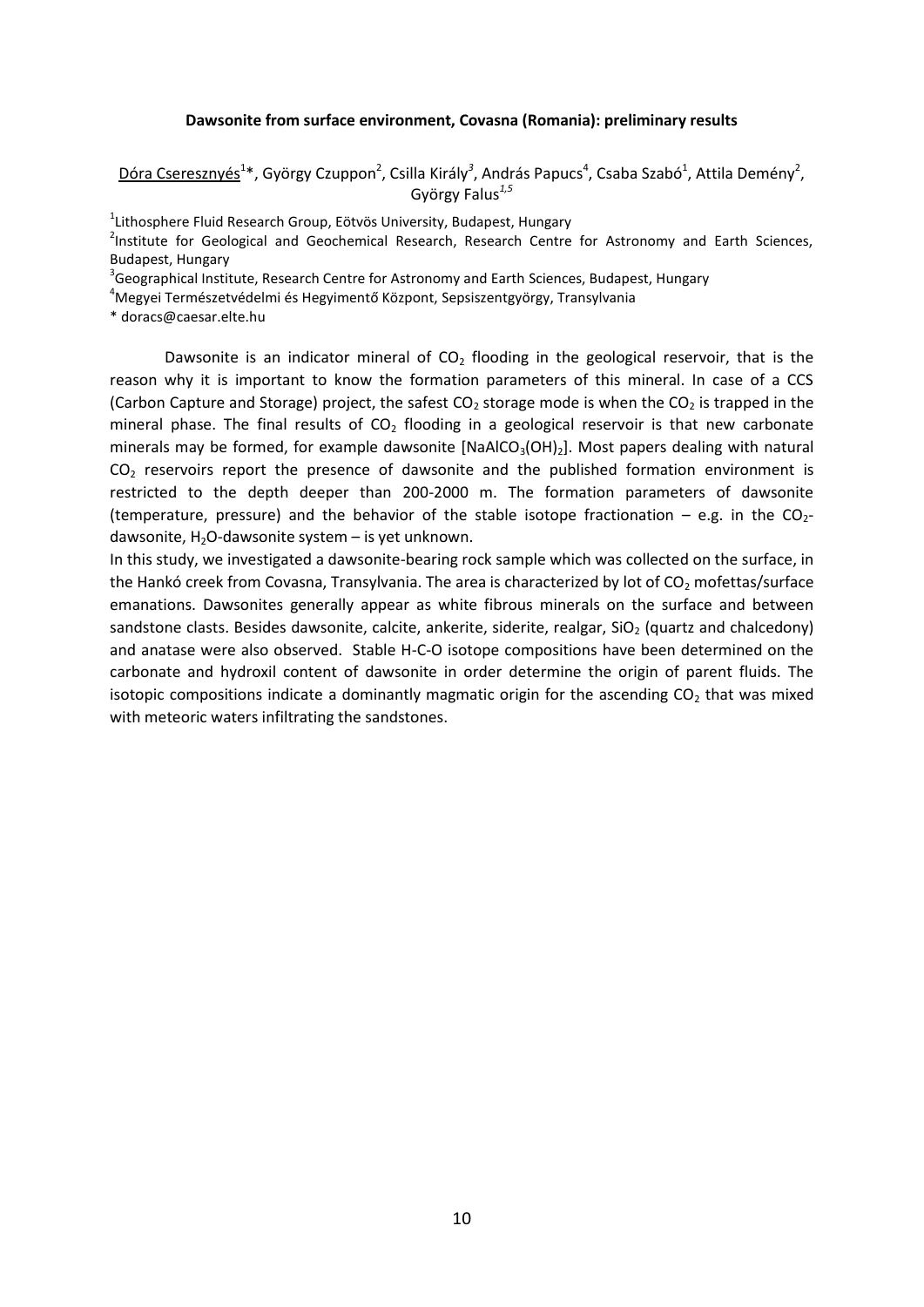# **Paleotemperature reconstructions for the ~100-350 ka period inferred from D/H analyses of fluid inclusion water of speleothems**

Attila Demény<sup>1</sup>\*, Szabolcs Leél-Őssy<sup>2</sup>, Chuan-Chou Shen<sup>3</sup>, György Czuppon<sup>1</sup>, Zoltán Kern<sup>1</sup>, Gergely Surányi<sup>4,5</sup>, Máté Karlik<sup>5</sup>, Gabriella Koltai<sup>6</sup>, László Rinyu<sup>5</sup>

 $<sup>1</sup>$  Institute for Geological and Geochemical Research, Research Centre for Astronomy and Earth Sciences,</sup> Budapest, Budaörsi út 45, H-1112, Hungary, demeny@geochem.hu

<sup>2</sup> Department of Physical and Applied Geology, Eötvös University, Budapest, Pázmány Péter sétány 1/C, H-1117, Hungary

<sup>3</sup> High-Precision Mass Spectrometry and Environment Change Laboratory (HISPEC), Department of

Geosciences, National Taiwan University, Taipei 10617, Taiwan

 $4$  MTA-ELTE Geological, Geophysical and Space Sciences Research Group, 1117 Budapest, Pázmány Péter s. 1/c, Hungary

<sup>5</sup> Institute for Nuclear Research, Bem tér 18/c, Debrecen, H-4026, Hungary

 $^6$  Institute of Geology, University of Innsbruck, Innrain 52, 6020 Innsbruck, Austria

A large stalagmite called Zeppelin (ZEP) was studied in the Baradla Cave, northeastern Hungary, whose base is a flowstone and was drilled at three locations. U-Th ages indicate that the flowstone cover the period of ~300 to 150 ka and partly overlap with the ABA flowstone (Abaliget cave southern Hungary, Koltai et al., 2017), together representing the stages of MIS9 to MIS5.

C isotope compositions are generally low in interglacials and high in glacials in the region's speleothems due to changing biological soil activity, but the MIS6 glacial is characterized by low  $\delta^{13}C$ values both in the ABA and the ZEP flowstones, indicating cold and wet consitions. Sr contents measured in the ZEP-1 core support this assumption.

The ZEP-1, ABA-1 and ABA-2 cores were analysed for D/H ratios of fluid inclusion-hosted water. On the base of H isotope differences from present day drip water compositions, and using a δDtemperature relationship of 5 ‰/°C (estimated from multidecadal GNIP data), paleotemperatures were calculated from the inclusion compositions. The MIS9 and MIS5 interglacials yielded similar temperatures to the Holocene, while the MIS7c-a period is characterized by less warm interglacial phases (~8 °C). The MIS6 end phase was either very cold, or the cold climate was associated with elevated amount of low δD winter precipitation. The later assumption would be in agreement with the C isotope compositions and indicate a cold and wet MIS6 period.

Clumped isotope analyses were conducted as  $-$  on the basis of literature data  $-$  flowstones are expected to reflect paleotemperature, and as the Zeppelin flowstone covers large climatic changes. However, even the ~10 °C variations are obscured by kinetic fractionation processes.

Acknowledgement:

The research was supported by the European Union and the State of Hungary, co-financed by the European Regional Development Fund in the project of GINOP-2.3.2-15-2016-00009 'ICER'.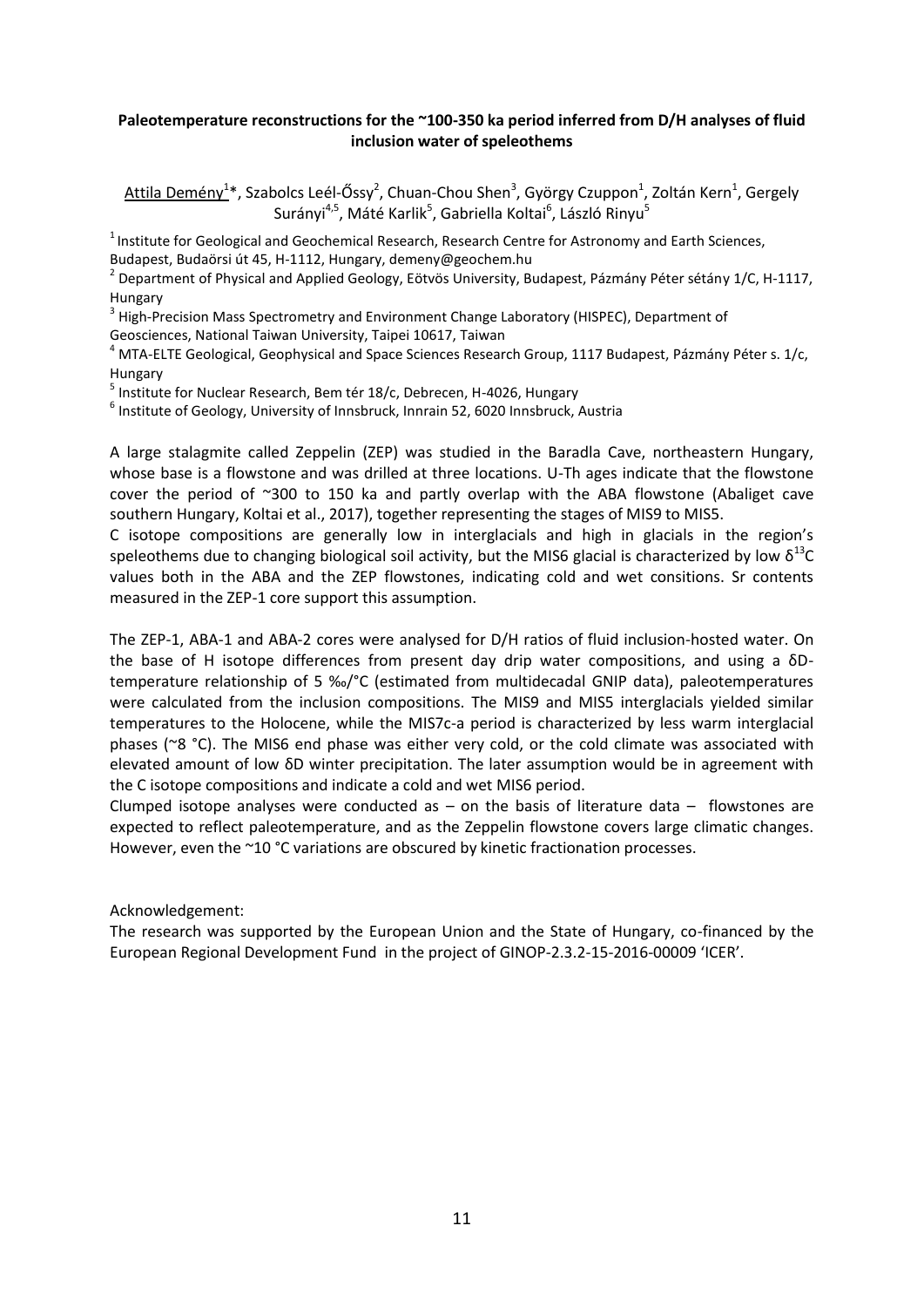#### **Denitrification dominates drought and post-drought dynamics of nitrous oxide emissions**

E. Harris<sup>1</sup>, E. Diaz-Pines<sup>2</sup>, E. Stoll<sup>1</sup>, M. Schloter<sup>3,4</sup>, S. Schulz<sup>3</sup>, C. Duffner<sup>3,4</sup>, K. Li<sup>5</sup>, K. Moore<sup>5</sup>, J. Ingrisch<sup>1,\*</sup>, D. Reinthaler<sup>1</sup>, S. Zechmeister-Boltenstern<sup>2</sup>, S. Glatzel<sup>6</sup> and <u>M. Bahn<sup>1,\*</sup></u>

<sup>1</sup> Plant, Soil and Ecosystem Processes Research Group, Department of Ecology, University of Innsbruck, Sternwartestrasse 15, 6020 Innsbruck, Austria

2 Institute of Soil Research, BOKU, Peter-Jordan-Straße 82, 1190 Vienna, Austria

<sup>3</sup> Research Unit Comparative Microbiome Analysis, Helmholtz Zentrum München, Ingolstädter Landstraße 1, 85764 Neuherberg, Germany

<sup>4</sup> Chair of Soil Science, Technical University of Munich, 85354 Freising, Germany

<sup>5</sup> Department of Materials, Photon Science Institute, The University of Manchester, Oxford Road, Manchester, M13 9PL, UK

 $^6$  Geoecology, Department of Geography and Regional Research, Faculty of Geosciences, Geography, and Astronomy, University of Vienna, Althanstraße 14, 1090 Vienna, Austria

\*corresponding author: [eliza.harris@uibk.ac.at](mailto:eliza.harris@uibk.ac.at)

\*presenting authors: Michael Bahn, Johannes Ingrisch

Nitrous oxide is a powerful greenhouse gas whose atmospheric growth rate has increased rapidly over the past decade. Causes of  $N_2O$  emission dynamics from terrestrial ecosystems and their responses to climate change remain poorly understood. We coupled high-resolution isotopic measurements (Picarro G5131*i*) with automated chambers to monitor N<sub>2</sub>O production pathways throughout a precipitation manipulation experiment. We found that microbial functional gene abundances and soil moisture were the main drivers of variability in baseline emissions and pathways. After fertilization and, surprisingly, under drought, denitrification dominated grassland  $N<sub>2</sub>O$  production and dynamics, contributing 70% of emissions. Drought responses of  $N<sub>2</sub>O$  emissions were supported by a clear reversible enrichment in nitrogen-bearing organic matter compared to oxygen on the surface of soil microaggregates, shown using NanoSIMS analyses. We observed hysteresis for both total N<sub>2</sub>O flux and denitrification contribution during rewetting, which were higher than control and drought for the same soil moisture range. These results illustrate that the magnitude of feedbacks between climate change and  $N<sub>2</sub>O$  emission pathways is sufficient to account for increases in atmospheric growth rate in the past decade. We expect these effects will be amplified in the coming decades as climatic extremes are expected to increase in severity.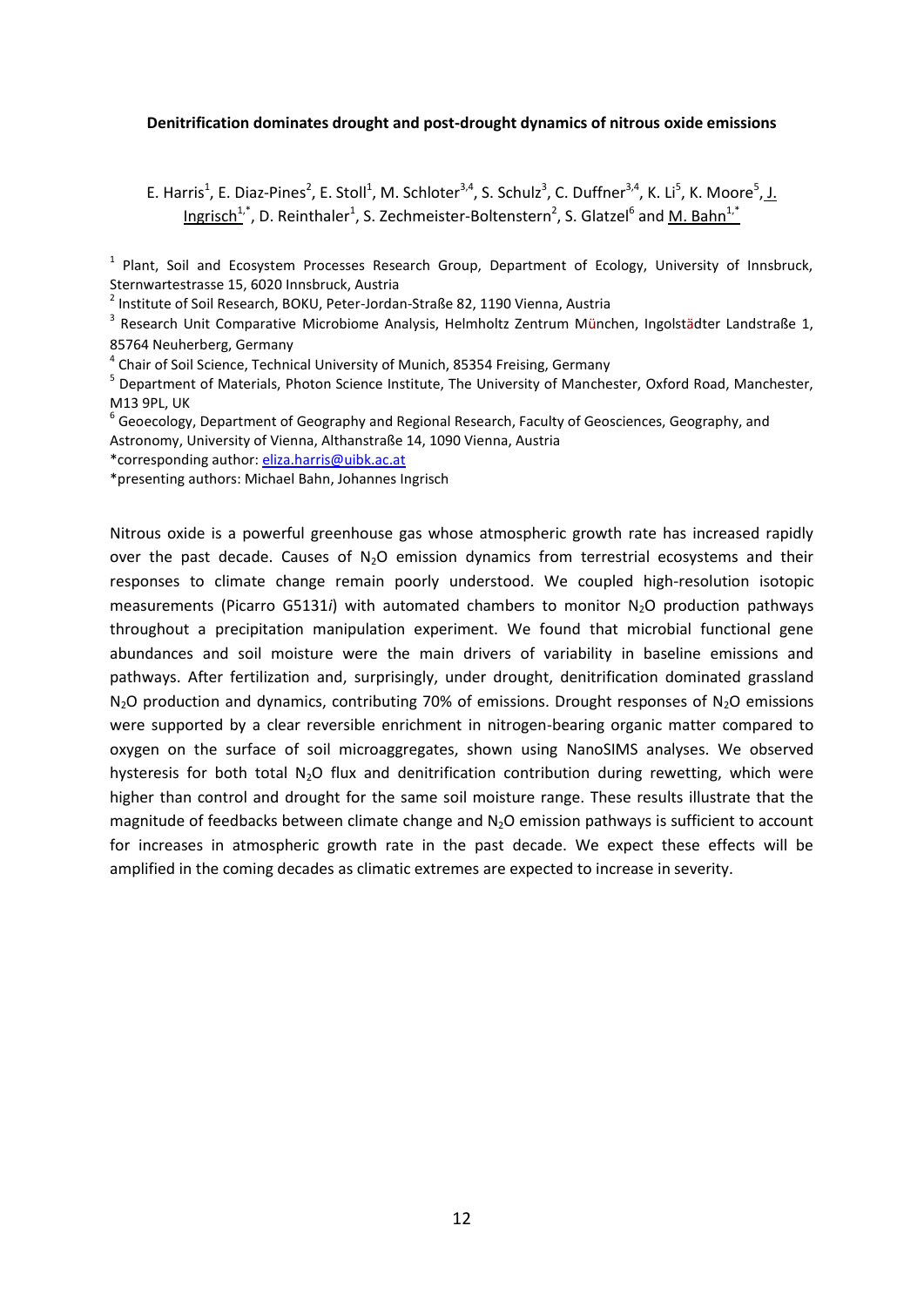# **Non-exchangeable δ <sup>2</sup>H of Japanese beetle, a potential tool for protecting Californian agriculture.**

Rebecca Hood-Nowotny<sup>1</sup>, Lena Vila Vilardell<sup>1</sup>, Andrea Watzinger<sup>1</sup>, Alexey K. Tishechkin<sup>2</sup>, Andrew  $C$ line<sup>2</sup>

<sup>1</sup>University of Natural Resources and Life Sciences Vienna, Department of Forest and Soil Sciences. Institute of Soil Research, Konrad-Lorenz -Strasse 24, A-3430 Tulln, Austria

<sup>2</sup>Plant Pest Diagnostics Center/California State Collection of Arthropods, 3294 Meadowview Road, Sacramento, CA 95832

Japanese Beetle (JB) *Popillia japonica* (Coleoptera: Scarabaeidae) represents a significant threat to California crop production and is among one of the world's worst plant pests due to its broad host range and its ability to defoliate through adult feeding, in addition to the damage it can cause to root systems through larval feeding.

Despite exhaustive exclusion efforts by Californian Department of Agriculture, JB are known to be accidentally introduced into California as interstate trade "hitch hikers" on commercial and private vehicles. Understanding the pathways of introduction and establishment based on stable isotope analysis would allow for implementation of better exclusion strategies, to prevent future infestations. In addition, CDFA would be able to determine if JB specimens collected within California are established populations or represent incipient infestations. These deductions are based on the isotopic signature of non-exchangeable hydrogen of the beetle, which captures the isotopic information in the precipitation water; an isotope signal which varies systematically across the US. In this research we intended to establish a stable isotope reference map for JB from target regions throughout the eastern United States and to determine whether these isotopic tools could be wielded against this problematic pest.

We collected beetles from a wide range of locations across the USA and ran the pre-incubated Japanese beetles' elytra in a temperature conversion elemental analysis (TCEA) in order to determine its  $\delta^2$ H value of non-exchangeable hydrogen. We mined the data for the  $\delta^2$ H of precipitation for all sites where the beetles were collected using the Online Isotopes in Precipitation Calculator (OIPC). We compare the average  $\delta^2$ H of precipitation between April and October, when beetles are active, with  $\delta^2$ H of the beetles.

Standard deviation of non-exchangeable  $\delta^2$ H for beetle samples collected in the same area ranged from 5-6 ‰ suggesting that differences of 10 ‰ could be reliably distinguished.

Excluding the values from Colorado as they appeared not to fit the model (flagging them as possible incipient populations), regression analysis revealed there was a highly significant (p<0.001) and predictive ( $r^2$  =0.510 relationship between) latitude and non-exchangeable hydrogen values of the beetle elytra in line with our predictions. Multiple regression improved predictability, when both elevation and longitude were taken into the model.

We used a random training set of 25% of the sample to get an initial beetle to precipitation (OPIC) specific correlation. The comparison between  $\delta^2$ H of beetles and average of the local precipitation during the life cycle months (from April to October) showed a good correlation ( $R^2$ = 0.724). That correlation was slightly better than when comparing  $\delta^2$ H of beetles with  $\delta^2$ H of mean annual precipitation ( $R^2$ = 0.709). Using these tools, it should be possible to predict and validate specific entry pathways of JB into California.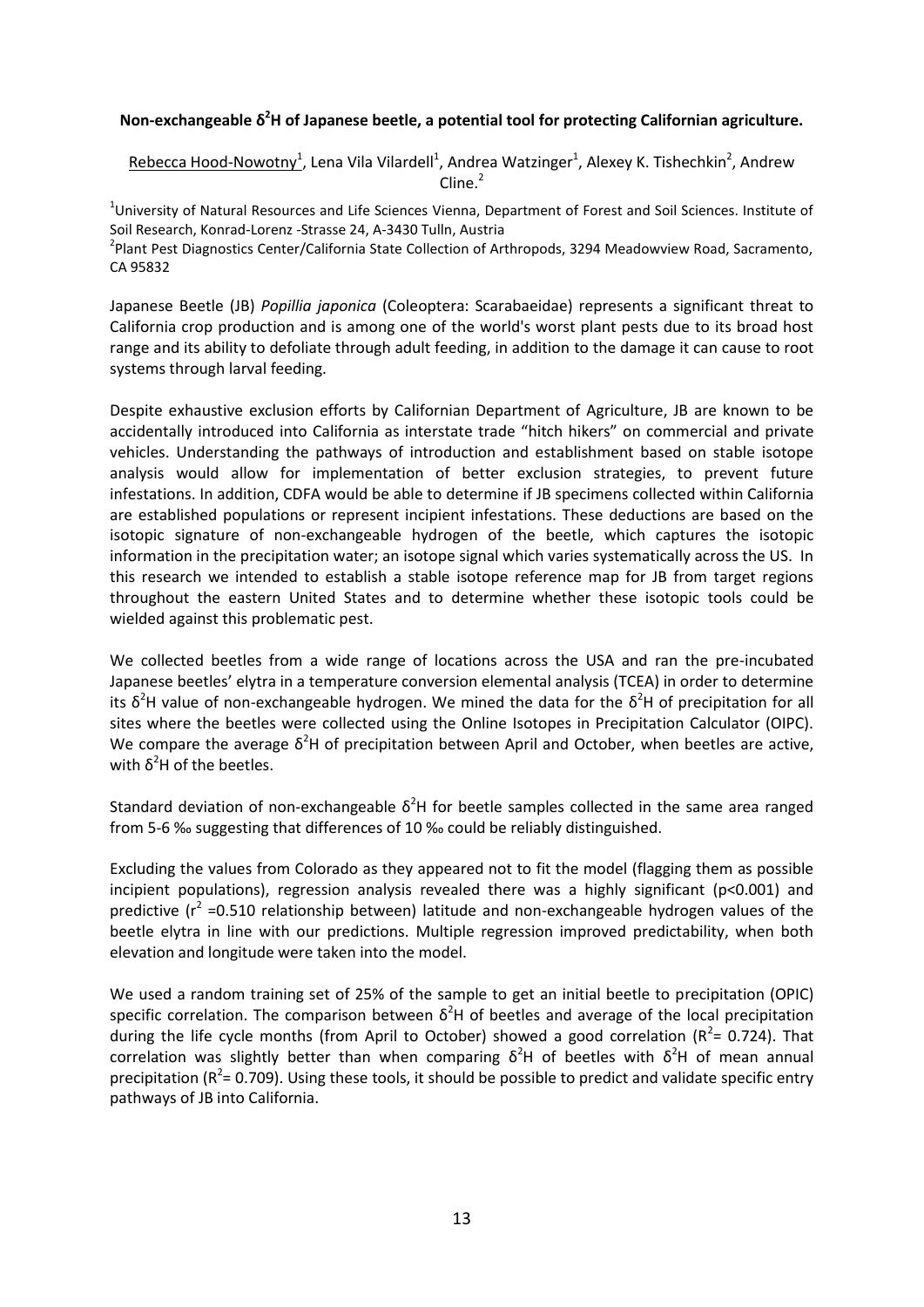# **2 Years of Stable Isotopes Measurements of Rivers and Springs in Southern Salzburg Basin (Golling, Kuchl, Hallein) Salzburg, Austria**

# Giorgio Höfer-Öllinger<sup>1\*</sup>, Kathrin Müggenburg<sup>1</sup>

 $^{1}$  Geoconsult ZT GmbH, Hölzlstraße 5, 5071 Wals/Salzburg,

\* giorgio.hoefer-oellinger@geoconsult.eu

Between September of 2017 and September of 2019, at the rivers Salzach, Alm, Spumbach, Taugl, Lammer, Torren, Fischbach, Schwarzenbach and Weißenbach and at the Schwarze Torren spring, a weekly monitoring campaign for delta  $^{18}$ O,  $^{17}$ O and  $^{2}$ H was carried out. Schwarzenbach corresponds to Golling Waterfall spring. The measurements were accompaigned by in situ parameters and sampling of important wells, including Taugl well, Vigaun well and Gamp 1 and 2 wells. As comparison, the runoff of the Königssee in Berchtesgaden, Germany, was measured, as well.

The very strong dataset of more than 1000 individual measurements is subject to ongoing profound interpretations. However, right now important statistics and very first interpretations can and shall be presented ad the SINA conference and be subject to discussion:

- The optained dataset shows a very clear image of instantaneous transport, depicted by proximal flow systems like Schwarze Torren and Fischbach. At these catchments, the main retardation factor is snow in winter season.
- During springtime, depleated water starts in melting period, mostly early to mid of April. Water from snow melting is substituted consecuently from May to July.
- Given a high density of data, the average D excess figures out as typical character of a catchment (values between 9 and 13), whereous the  $17$ O excess, in average, almost everywhere plots around 0.
- Alpine lakes don't show evaporation effects.
- Salzach river shows an expected allogene catchment area without significant local contribution.
- Groundwater in Gamp wells, meanwhile, show an almost horizontal time series plot of all isotopes, depicting old water ( $\geq$  5 years). There is no evidence of influence of seasons and therefore, every influencing parameter of seasonal recharge can be excluded.
- As a first result the average age of groundwater at Hagengebirge's main spring, Schwarze Torren, was calculated. The result is 0,4 years (average) and can be explained by its snow cover in winter season, residuum soil deposits in its vallies and in the epikarst.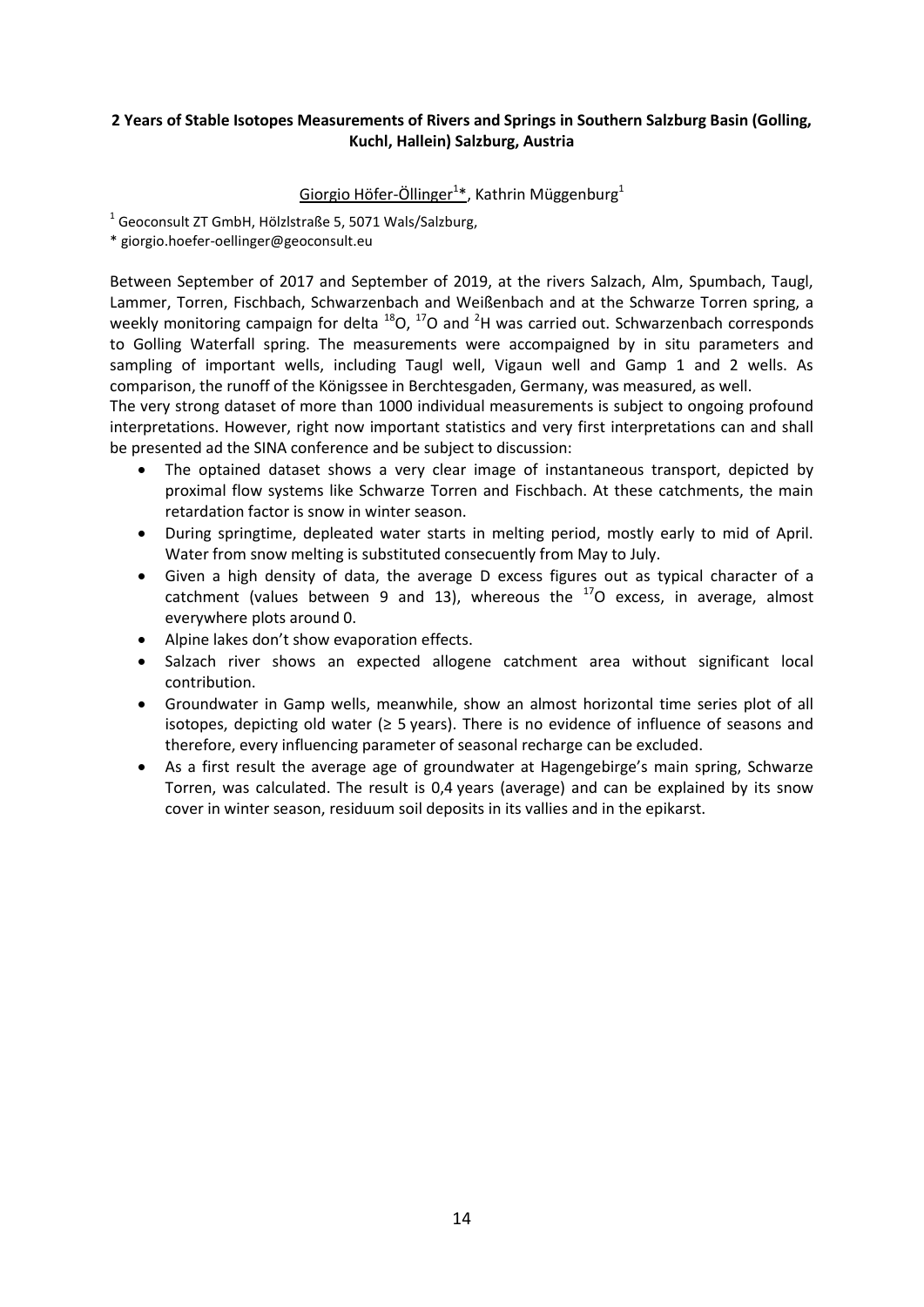# **Stable Isotopes of Daily Precipitation Sampling: 3 Years of Observation at Wals and Sonnblick Observatorium Salzburg, Austria**

```
Giorgio Höfer-Öllinger<sup>1</sup>*, Kathrin Müggenburg<sup>1</sup>, Elke Ludewig<sup>2</sup>
```
 $^{1}$  Geoconsult ZT GmbH, Hölzlstraße 5, 5071 Wals/Salzburg

<sup>2</sup> Sonnblick Observatorium, Zentralanstalt für Meteorologie und Geodynamik (ZAMG), Hohe Warte 38, 1190 Wien

\*giorgio.hoefer-oellinger@geoconsult.eu

In summer of 2016 a campaign of daily sampling of precipitation started in Wals/Salzburg and in autumn of the same year at Sonnblick Observatorium. Since then, every precipitation event > 0,5 mm was analysed for its content of  $^{18}O$ ,  $^{17}O$  and <sup>2</sup>H; exceedingly now a 3 years period of observation with more than 1000 single analyses.

These daily analyses, later, are weighted and the weighted average over months, years and the entire observation period allows a comparison with measurements of the ANIP network. The values are computed absolutely and in relations among them.



The first relation is the  $^{18}$ O against <sup>2</sup>H in order to depict the local meteoric water line and compare it to the GMWL (global meteoric water line). All calculations and statistics include the deuterium excess and the  $^{17}$ O excess.

As consequence, the obtained dataset not only allows a comparison among itself but with other datasets as well: Precipitation origin, temperatures and moisture; as well as isotope data from other precipitation stations.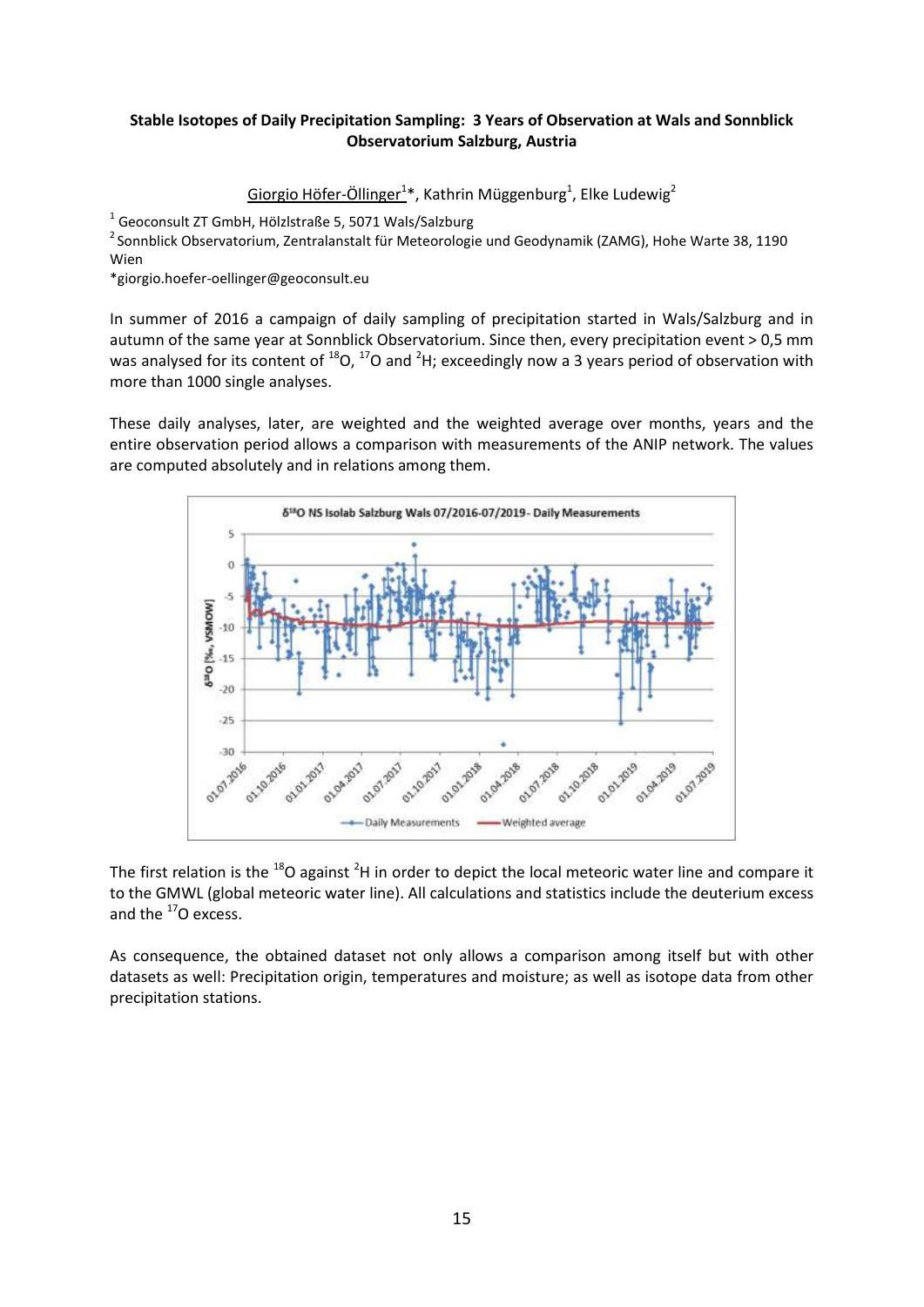#### **Honey water: an easy solution to detect sugar syrup addition?**

Horváth, B.<sup>1</sup>

<sup>1</sup> Imprint Analytics, Neutal Austria

Honey is one of the most often adulterated foods according to the EU Food Fraud Network. There is plethora of counterfeit honey, due to adulteration by added sugars, botanical or geographical origin. Especially challenging is to prove addition of sugar syrups. The easiest case is when C3 plant based honey is blended with the high amount (min 7%) of C4 sugars. This method is based on  $\delta^{13}C$ measurement of sugars and proteins in honey (AOAC998.12). Blending honey with C3 sugars is much more difficult to detect. The published LC/EA-IRMS method is based on the comparison of the  $\delta^{13}$ C of honey protein vs different sugar fractions (individual sugars). This method is relatively easy to fulfill for but not selective enough. One relatively efficient method to detect beet syrup (C3) known today is the site specific determination of the deuterium/hydrogen ratio of the honey sugar with SNIF-NMR. This method is elaborative as the honey must be fermented to alcohol and expensive because of the instrumentation. This latter problem is addressed by the EIM-IRMS method which measures the isotope ratio of the non-exchangeable hydrogen in sugars. This method however is still in development.

In this paper a completely different approach was used. Instead of concentrating on the sugar itself, the water part of the honey was analyzed. The idea is that authentic honey must have specific water fingerprint, which is different from meteoric water which is used by industrial processing of sugar containing plants. The preliminary results show that most honey waters are enriched in hydrogen and oxygen isotopes in contrast to sugar syrups. However there are exceptions in both honey and syrups, thus it was not possible to establish threshold values neither for oxygen nor for hydrogen isotope ratios. Nonetheless there was remarkably stable correlation between hydrogen and oxygen isotope ratios in honey water which was different from the meteoric water line. Using this correlation (honey water line) it was possible to distinguish known adulterated honeys from the authentic ones. Further investigations must prove the reliability of this approach.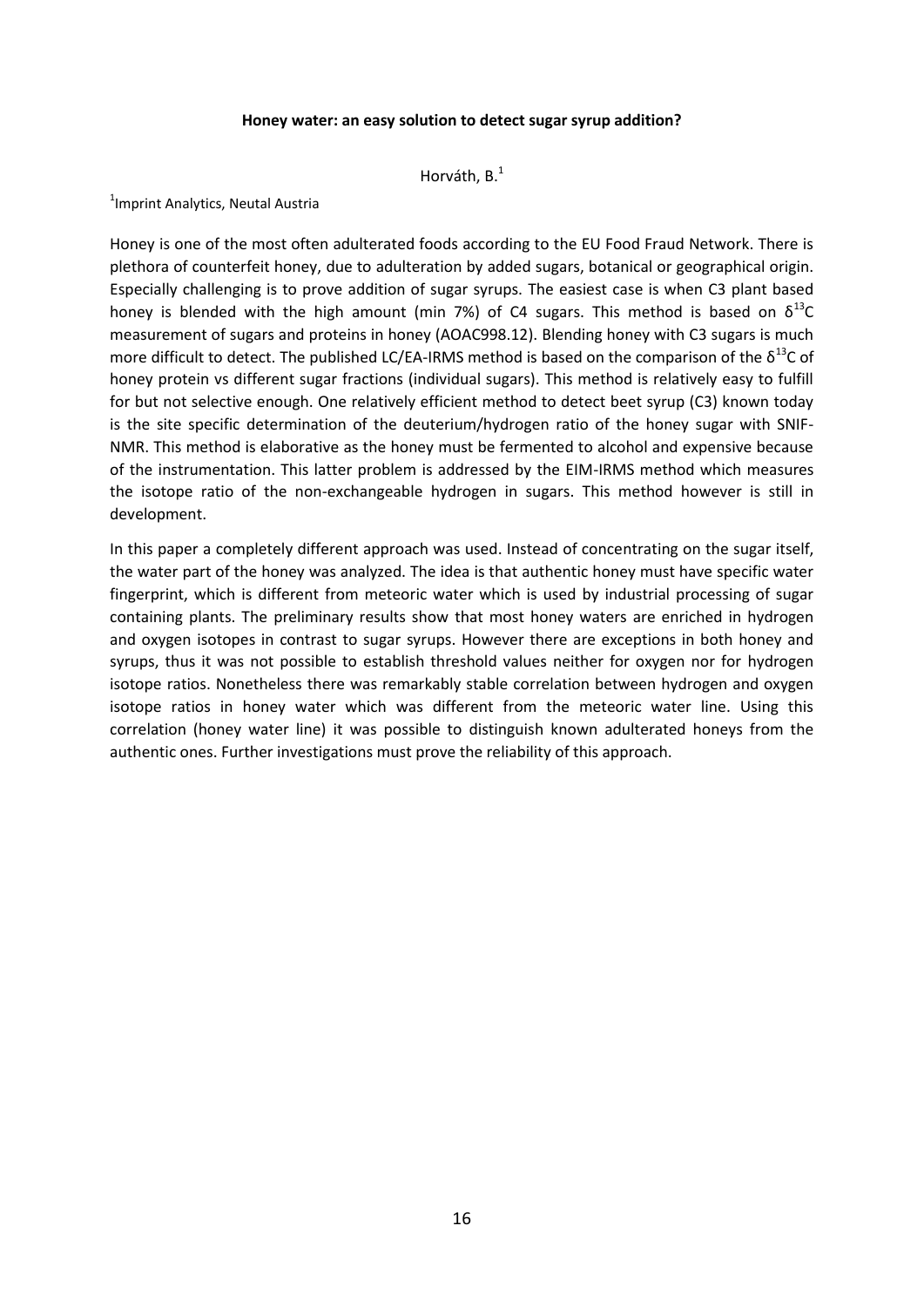# **Drought and recovery effects on belowground respiration dynamics of recent carbon in managed and abandoned grassland**

<u>Johannes Ingrisch 1,2</u>\*, Stefan Karlowky <sup>3,4</sup>, Roland Hasibeder <sup>1</sup>, Gerd Gleixner<sup>3</sup>, Michael Bahn<sup>1</sup>

 $^1$  Institute of Ecology, University of Innsbruck, Sternwartestr. 15, 6020 Innsbruck, Austria.

<sup>2</sup> Ecosystem Physiology, University of Freiburg, Geoges-Köhler-Allee 053/054, 79110 Freiburg, Germany

<sup>3</sup> Max Planck Institute for Biogeochemistry Jena, Postbox 100164, 07701 Jena, Germany

<sup>4</sup>Leibniz-Institute of Vegetable and Ornamental Crops, Theodor-Echtermeyer-Weg 1, 14979 Großbeeren, Germany

\*Johannes.Ingrisch@uibk.ac.at

The supply of soil respiration with recent photoassimilates is an important and fast pathway for respiratory loss of carbon (C). To date it is unknown how drought and land-use change interactively influence the dynamics of recent C in soil respired CO<sub>2</sub> in grassland. In an *in situ* common-garden experiment, we exposed soil-vegetation monoliths from a managed and an abandoned grassland to an experimental drought. Using two  $^{13}CO_2$  pulse labelings, we traced recently assimilated C in soil respiration during drought, rewetting and early recovery. Independent of land use, drought reduced the allocation of recent C to soil respiration. Rewetting triggered a rapid and significant loss of recent C through a pulse of high respiration. Afterwards, respiratory dynamics of recent C were quickly restored. While abandonment shifted the belowground partitioning of recent C from root storage towards belowground metabolic activity under ample water supply, this land-use effect was reversed under drought. We conclude that drought effects override effects of land-use change on the dynamics of respiratory utilization of recent C, and that abandonment of grassland management can alter the preferential allocation and thus the belowground partitioning of recent C to storage versus metabolic use. Our results demonstrate interactive effects of drought and land-use change on belowground C dynamics in grassland and highlight trade-offs of the processes underlying grassland resilience to drought.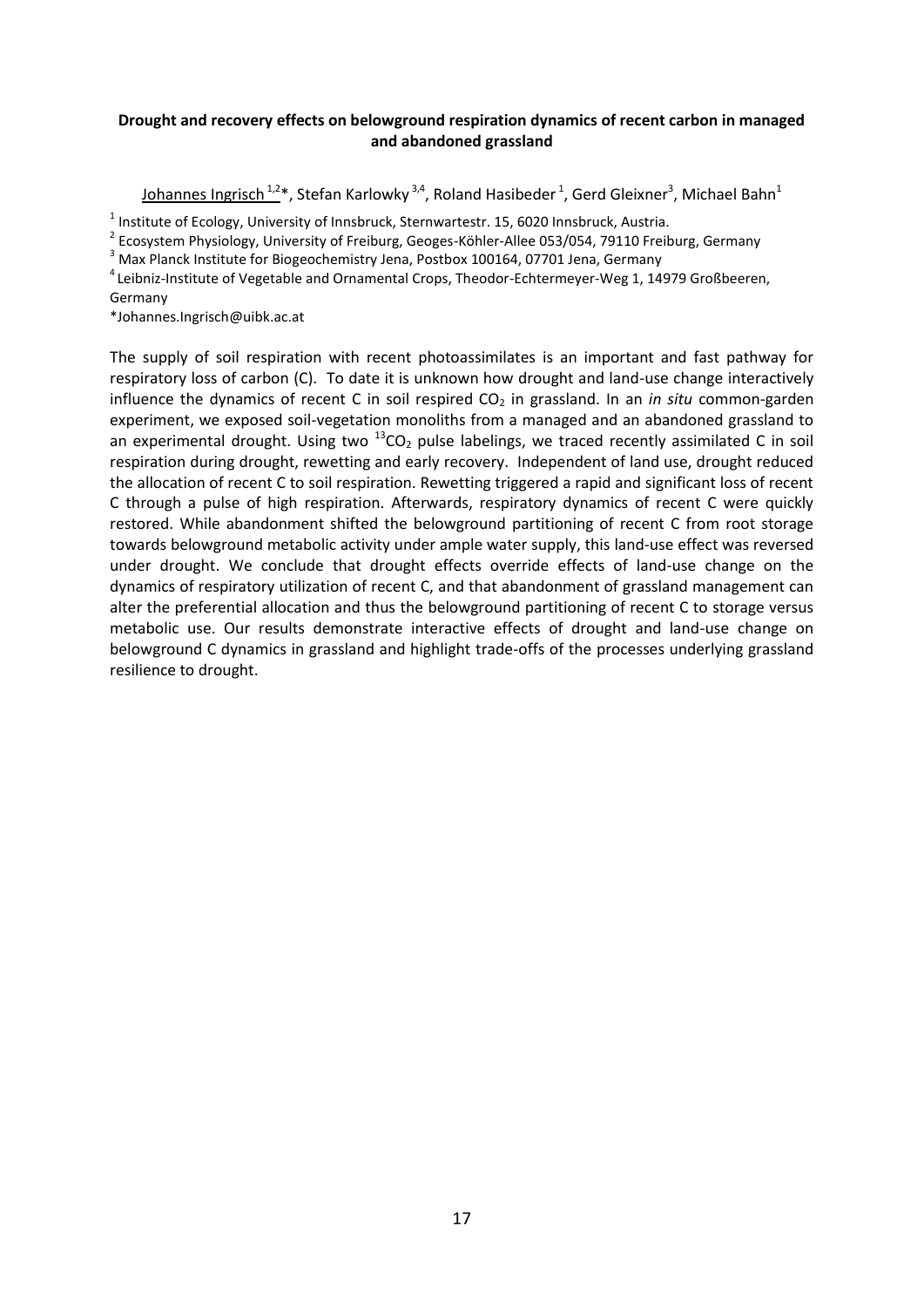#### **Laser-spectroscopic analysis of CO<sup>2</sup> clumped isotopes**

T. Kluge<sup>1</sup>\*, I. Prokhorov<sup>1+</sup>, C. Janssen<sup>2</sup>

<sup>1</sup>Institut für Umweltphysik, Universität Heidelberg, Heidelberg, Germany

<sup>2</sup>Sorbonne Université, Observatoire de Paris, PSL Université, CNRS, LERMA, Paris, France

+now at Physikalisch-Technische Bundesanstalt (PTB), Braunschweig, Germany

\* tobias.kluge@iup.uni-heidelberg.de

The abundance variation of the doubly substituted  $^{13}$ C<sup>16</sup>O<sup>18</sup>O molecule in CO<sub>2</sub> and carbonates (mass spectrometrically quantified as  $\Delta_{47}$ ) has become an exciting new tool for research in Earth Sciences, namely related to paleothermometry and reconstruction of mineral formation conditions. Sample amount, achievable precision, isobaric interferences and measurement time constraints are currently limiting the full exploitation of this new tool. Laser spectroscopic analysis has the potential to provide complete isotope information ( $\delta^{13}C$ ,  $\delta^{18}O$ ,  $\delta^{17}O$ , clumped  $\Delta_{368}$ ,  $\Delta_{288}$ , ...) simultaneously with one measurement setup. A pilot laser-based  $CO<sub>2</sub>$  isotopologue analyzer has been built with capability for rapid analysis and simplified sample preparation. An important advantage of the new instrument design is that it can unambiguously measure all isotopologues. The current measurement precision for clumped  $\Delta_{368}$  is better than 50 ppm within about 60 to 90 minutes.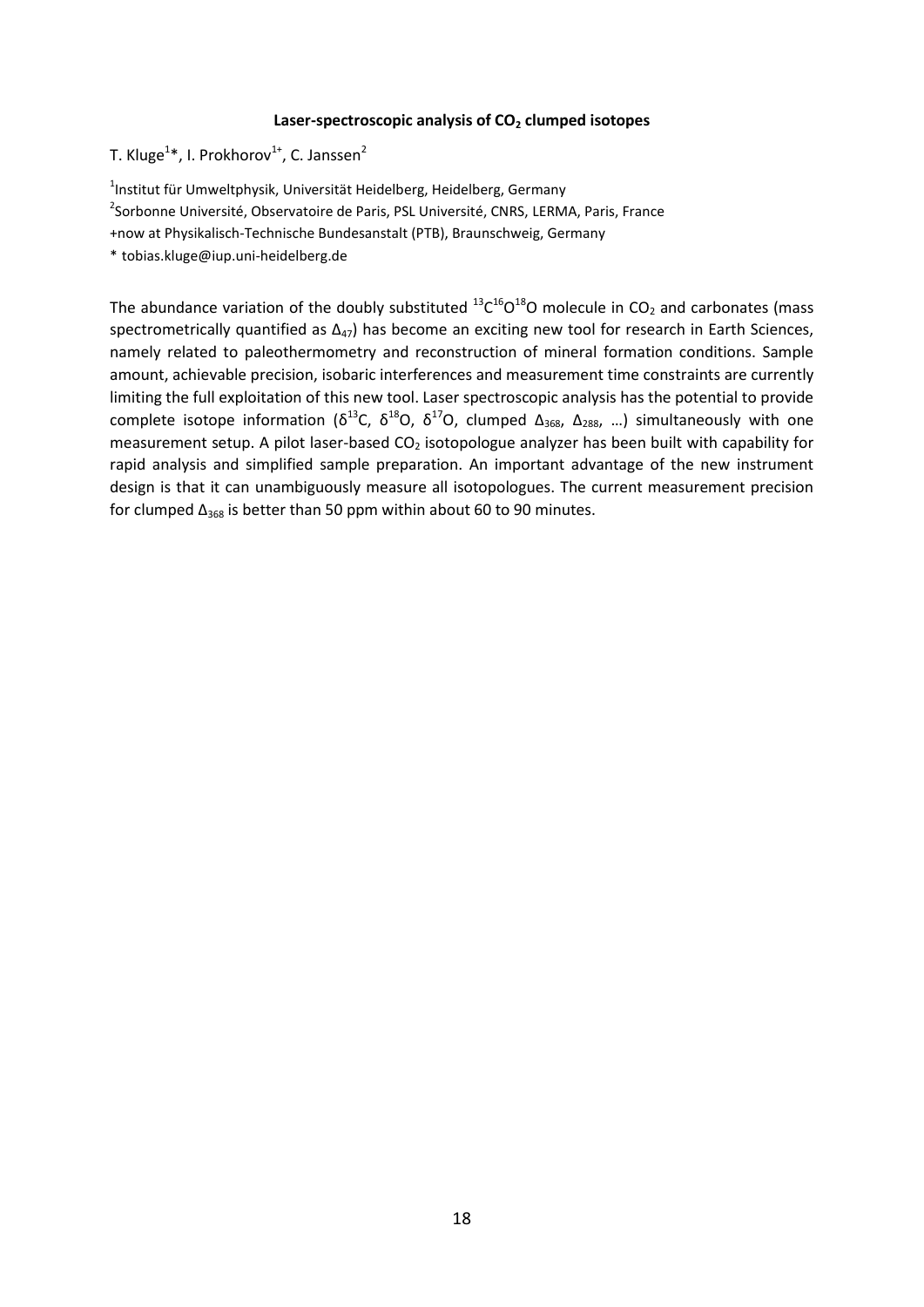# Stable isotope studies ( $\delta^2$ H,  $\delta^{18}$ O) of precipitation and soil water movement in forested **ecosystems at Solling, Germany**

Paul Koeniger<sup>1\*</sup>, Henning Meesenburg<sup>2</sup>, Christoph Neukum<sup>1</sup>

<sup>1</sup>Federal Institute for Geosciences and Natural Resources (BGR), Geozentrum Hannover, Stilleweg 2, D-30655 Hannover, Germany

<sup>2</sup>Northwest German Forest Research Institute (NW-FVA), Grätzelstraße 2, Göttingen D-37079, Germany

\*Email: [paul.koeniger@bgr.de;](mailto:paul.koeniger@bgr.de) phone: 0511-643-3072

Two-year time series of stable isotopes ( $\delta^{18}$ O and  $\delta^2$ H) in precipitation and soil water were collected at European beech and Norway spruce ecosystems at Solling, in Northwest Germany. The aim of the isotope study is a better understanding of soil water movement and groundwater recharge at the long-term ecosystem monitoring sites [1]. Precipitation samples from collectors at an open, beech and spruce forest site, were taken as bi-weekly totals. Soil water samples were collected in bi-weekly totals from suction lysimeters installed at four different depths at the beech and the spruce site, whenever soil water was available. All samples were analyzed for stable isotope composition at the Federal Institute of Geosciences and Natural Resources (BGR) in Hannover, using a Picarro L2120-i water vapor analyzer with long-term accuracies for quality check samples better than 0.2% and 0.8‰ for  $\delta^{18}$ O and  $\delta^2$ H, respectively. A discussion of the two-year precipitation and soil water series (about 500 samples) will be presented. Besides general patterns (seasonality and trends) we also focus on importance of amount weighing procedures, corrections for minor rain amounts and dry season, and aspects of sample storage.

[1] Henning Meesenburg, Bernd Ahrends, Stefan Fleck, Markus Wagner, Heike Fortmann, Birte Scheler, Uwe Klinck, Inge Dammann, Johannes Eichhorn, Michael Mindrup, Karl Josef Meiwes (2016): Long-term changes of ecosystem services at Solling, Germany: Recovery from acidification, but increasing nitrogen saturation? Ecological Indicators 65, 103-112, doi.10.1016/j.ecolind.2015.12.013.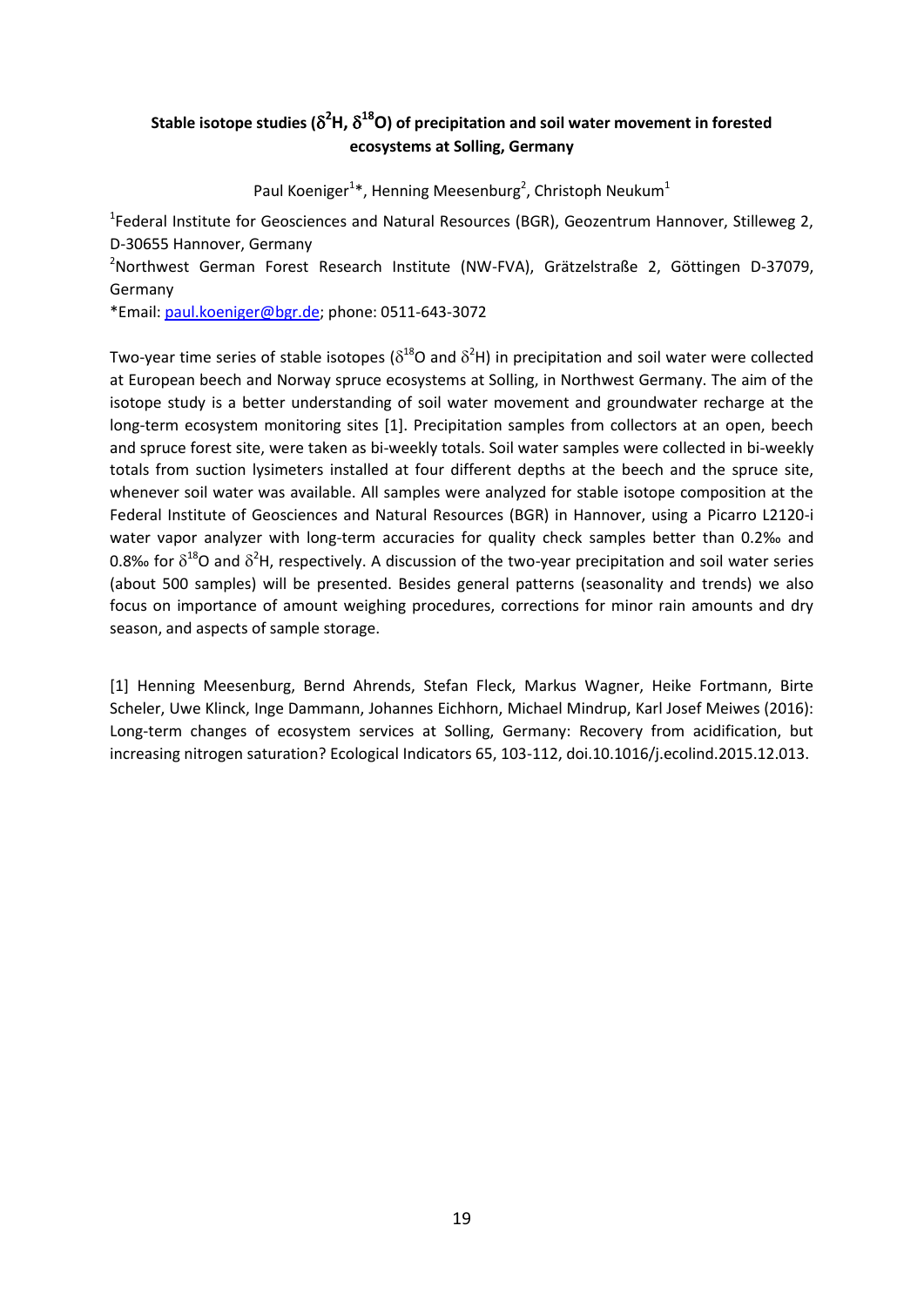#### **Calcium isotope record of the Late Triassic**

Zsófia Kovács<sup>1</sup>\*, Isaline Demangel<sup>1</sup>, Sylvain Richoz<sup>1,2</sup>, Anne-Désirée Schmitt<sup>3</sup>, Sophie Gangloff<sup>3</sup>, Andre Baldermann<sup>4</sup>, Dorothee Hippler<sup>4</sup>, Leopold Krystyn<sup>5</sup>

<sup>1</sup> Institute of Earth Sciences and Graz Geocenter, University of Graz, Austria

 $2$  Department of Geology, University of Lund, Sweden

 $3$  Strasbourg Laboratory of Hydrology and Geochemistry, University of Strasbourg, France

<sup>4</sup> Institute of Applied Geosciences and Graz Geocenter, Graz University of Technology, Graz, Austria

<sup>5</sup> Institute for Paleontology, University of Vienna, Austria

\*kov.zsofia0108@gmail.com

The Ca isotope composition ( $\delta^{44}/^{40}$ Ca) of Late Triassic – earliest Hettangian bulk carbonates from Austria were analyzed using TIMS and double-spike technique. Throughout the Norian the  $\delta^{44/40}$ Ca<sub>carb</sub> values exhibit a slight increase. Afterwards the most characteristic change of the dataset follows: an abrupt drop of  $\degree$ 0.5 ‰ at the beginning of the Rhaetian. This negative shift is followed by a decreasing trend until the end of the Rhaetian. A rebound starts in the basal Hettangian. This dataset fills a long  $\delta^{44/40}$ Ca data gap in the Triassic and earliest Jurassic. Due to the low amount of data during the Lower Jurassic, the question remains open when the  $\delta^{44/40}$ Ca<sub>carb</sub> values return to Norian level, but the negative excursion lasted at least 4 Ma.

Magnitude changes of the input fluxes alone are insufficient to explain this duration. Furthermore there is no indication of globally switching calcite vs. aragonite sea, which could theorethically also serve as an explanation. Sr concentration and  $\delta^{44/40}$ Ca<sub>carb</sub> values indicate a hyperbolic trend. Based on this relation, local primary mineralogy differences can partly explain the Rhaetian negative shift. Sections with originally higher aragonite content tend to have lower  $\delta^{44/40}$ Ca signature. To detect a secular change and distinguish the significance of global vs. local factors further measurements are required from different peleogeographic and paleoenvironmental settings.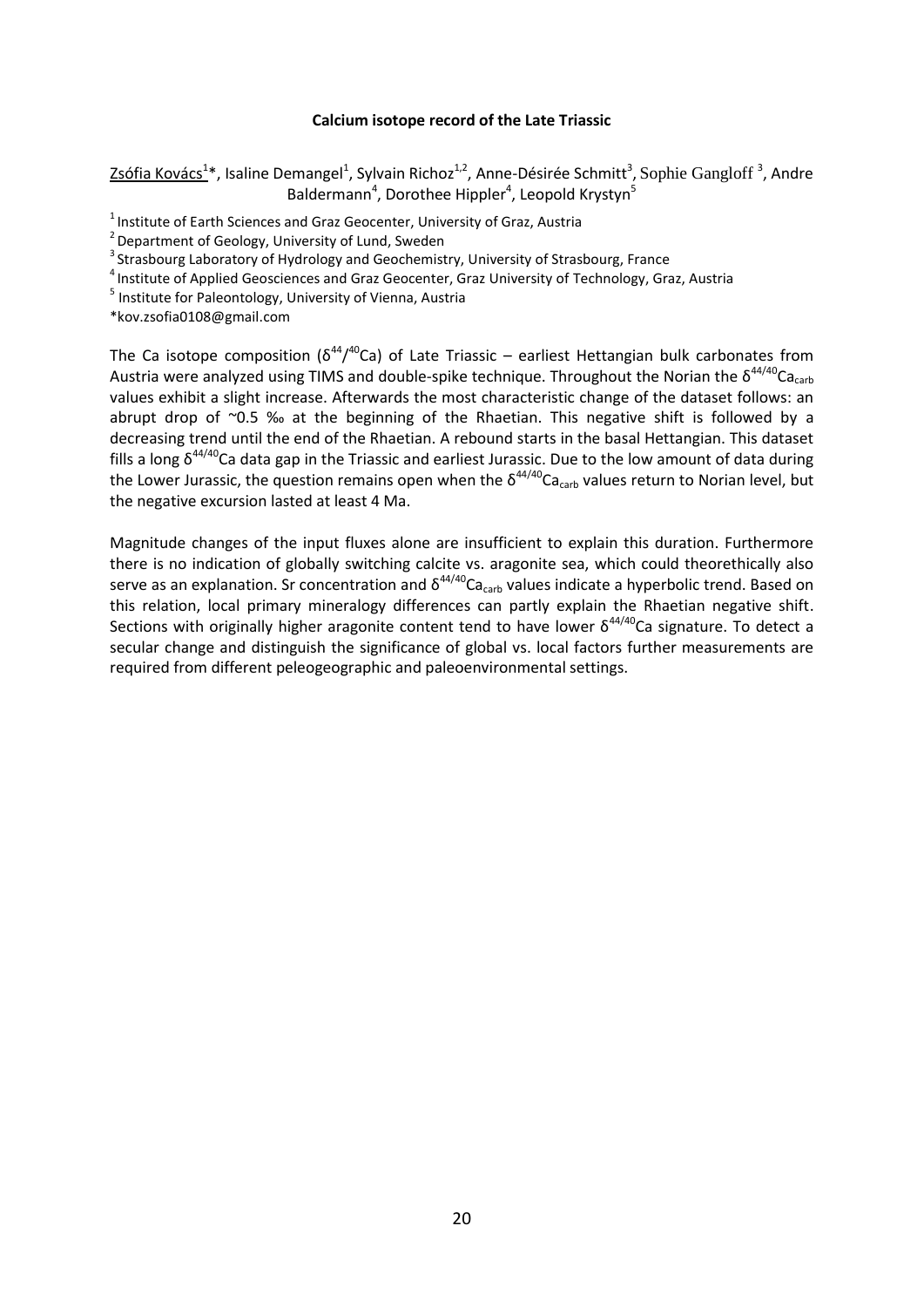# **Continental CH<sup>4</sup> concentration and <sup>13</sup>C/<sup>12</sup>C isotope ratio measurements in the Carpathian Basin, Hegyhátsál: comparison with European clean air sites**

Elemér László<sup>1</sup>\*, Mihály Molnár<sup>1</sup>, A.J. Timothy Jull<sup>1,2,3</sup>, László Haszpra<sup>4,5</sup>, David Lowry<sup>6</sup>, Rebecca Fisher<sup>6</sup>, Euan G. Nisbet<sup>6</sup>, Tamás Varga<sup>1</sup>

<sup>1</sup>Isotope Climatology and Environmental Research Centre (ICER), Institute for Nuclear Research, Hungarian Academy of Sciences (MTA ATOMKI), Debrecen, Hungary

<sup>2</sup>Department of Geosciences, University of Arizona, Tucson, AZ 85721 USA

3 University of Arizona AMS Laboratory, Tucson, AZ 85721 USA

4 Hungarian Meteorological Service, Budapest, Hungary

<sup>5</sup>Research Centre for Astronomy and Earth Sciences, Geodetic and Geophysical Institute, Sopron, Hungary

<sup>6</sup>Royal Holloway, University of London, Department of Earth Sciences, Egham, Surrey, UK

\*laszlo.elemer@atomki.mta.hu

The Hungarian rural tall tower station, Hegyhátsál is widely used in long-term atmospheric greenhouse gas monitoring measurements. As the former  $CO<sub>2</sub>$  concentration and isotope measurements proved, it is an ideal place to collect background atmospheric air samples. Background ambient air samples were collected between 2013 and 2016, 4 bags per month at the Hungarian site for methane (CH<sub>4</sub>) mole fraction and  $\delta^{13}C_{CH4}$  measurements. The results from the Carpathian Basin were compared with two NOAA atmospheric monitoring site, Mace Head and Zeppelin to determine the excess continental  $CH<sub>4</sub>$  level and isotopic shift. The measurement data was used coupled with back trajectory modelling and concentration weighted trajectories (CWT) to detect potential  $CH<sub>4</sub>$  source areas. The Hungarian station can be separated from the coastal and polar area based on the concentration results, that have higher seasonal amplitude and higher maxima (from 1876 to 2119 ppb), but the  $\delta^{13}C_{CH4}$  results match with the NOAA stations, the mean  $\delta^{13}$ C ratio is -47.55 ‰, except in a short period, when an intense negative isotopic shift was detected. The trajectory modelling reveal numerous potential source areas what influence the CH<sub>4</sub> level and its  $\delta^{13}$ C signal in the Carpathian Basin. Our study presents the first, supplementary  $\delta^{13}C_{CH4}$  dataset in the Carpathian Basin, what shows the usefulness of the Hungarian measurement site in the greenhouse gas monitoring. The measurement and modelling campaign also illustrates that the monitoring data coupled with trajectory modelling is a powerful tool for the detection of potential source areas.

#### Acknowledgement

The research was supported by the European Union and the State of Hungary, co-financed by the European Regional Development Fund in the project of GINOP-2.3.2-15-2016-00009 'ICER'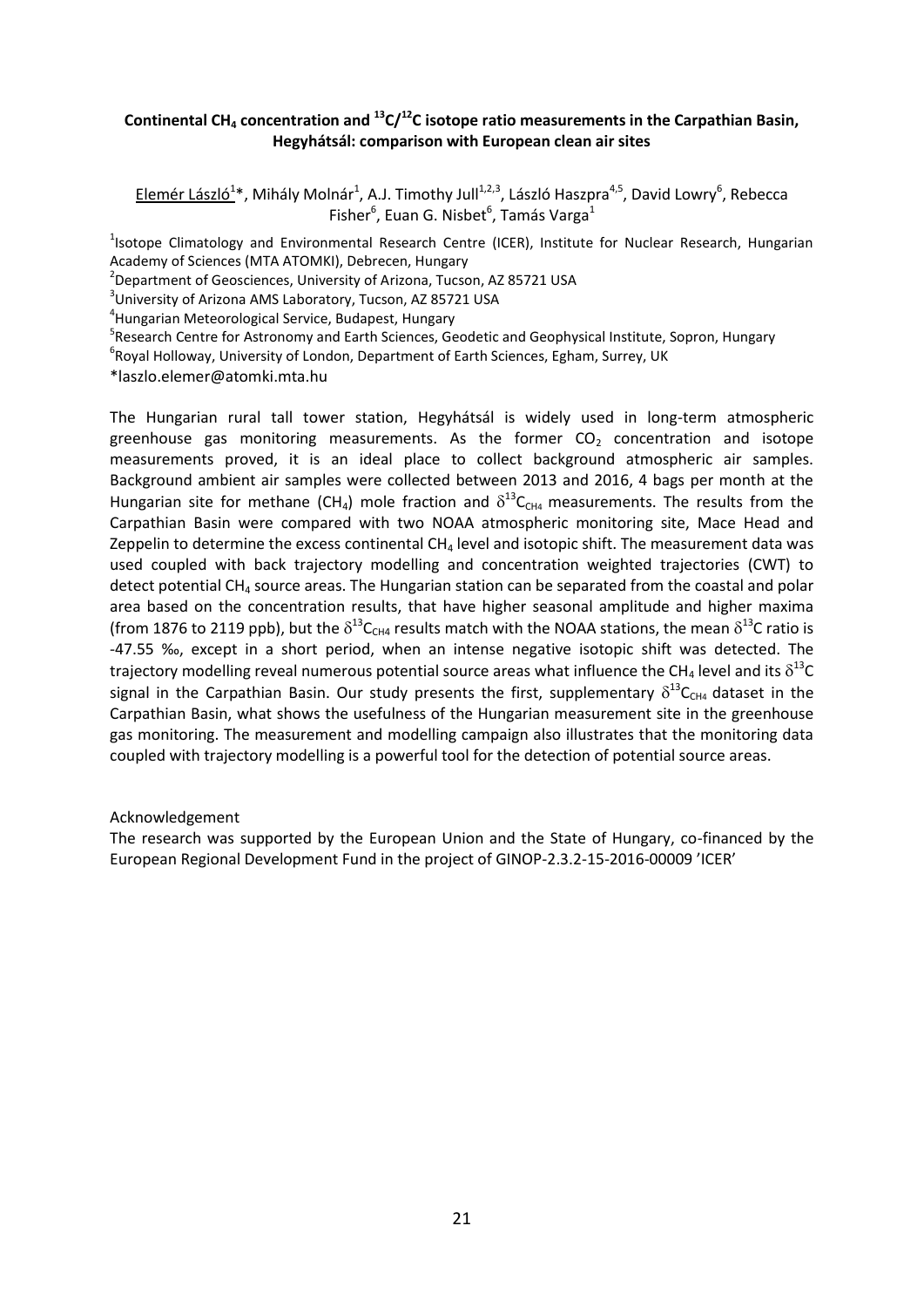# **Estimation of the natural variability of the tritium concentration of precipitation**

Elemér László<sup>1</sup>\*, László Palcsu<sup>1</sup>, Ádám Leelőssy<sup>2</sup>

<sup>1</sup>Isotope Climatology and Environmental Research Centre (ICER), Institute for Nuclear Research, (ATOMKI), 4026 Bem square 18/c, Debrecen, Hungary

<sup>2</sup>Department of Meteorology, Eötvös Loránd University, 1117 Pázmány Péter sétány 1/A., Budapest, Hungary, leeladam@elte.hu

#### [\\*laszlo.elemer@atomki.mta.hu](mailto:*laszlo.elemer@atomki.mta.hu)

Tritium of the precipitation plays a very important role in the study of the waters of our planet because its tracer property is suitable for a better understanding of atmospheric and hydrological processes. Since the atmospheric test-ban treaty, the bomb tritium concentrations in precipitation have significantly reduced. Therefore, in the last two decades, global tritium concentration of precipitation (including anthropogenic and natural sources) have nearly reached a steady state level. The aim of this study is to explore the variability of natural tritium in the past by using the neutron monitor time series, which represents the variability of solar activity.

Many previous studies focused on the reconstruction of the bomb-tritium time series, taking into account the long tritium time series of some cities (Ottawa, Vienna, Tokyo). In our study, we primarily estimate the tritium of natural origin in the northern and southern hemispheres, which may be an important input parameter for atmospheric and hydrological modeling. Therefore, we been have developed a statistical model to estimate short and long term changes in natural tritium. This estimate is based on the relationship between the global tritium time series and the neutron flux.

The statistical model provides a relatively accurate estimate for stations that are poor in technogenic sources of tritium since time series values closely follow seasonal and long-term changes. Whereas for time series that are richer in technogenic tritium, the estimation is less accurate because the tritium values of the time series do not change regularly, that is, they do not follow the natural change.

# Acknowledgement

The research was supported by the European Union and the State of Hungary, co-financed by the European Regional Development Fund in the project of GINOP-2.3.2-15-2016-00009 'ICER' and the National Research, Development and Innovation Office of Hungary (Nos. K116506 and K128805).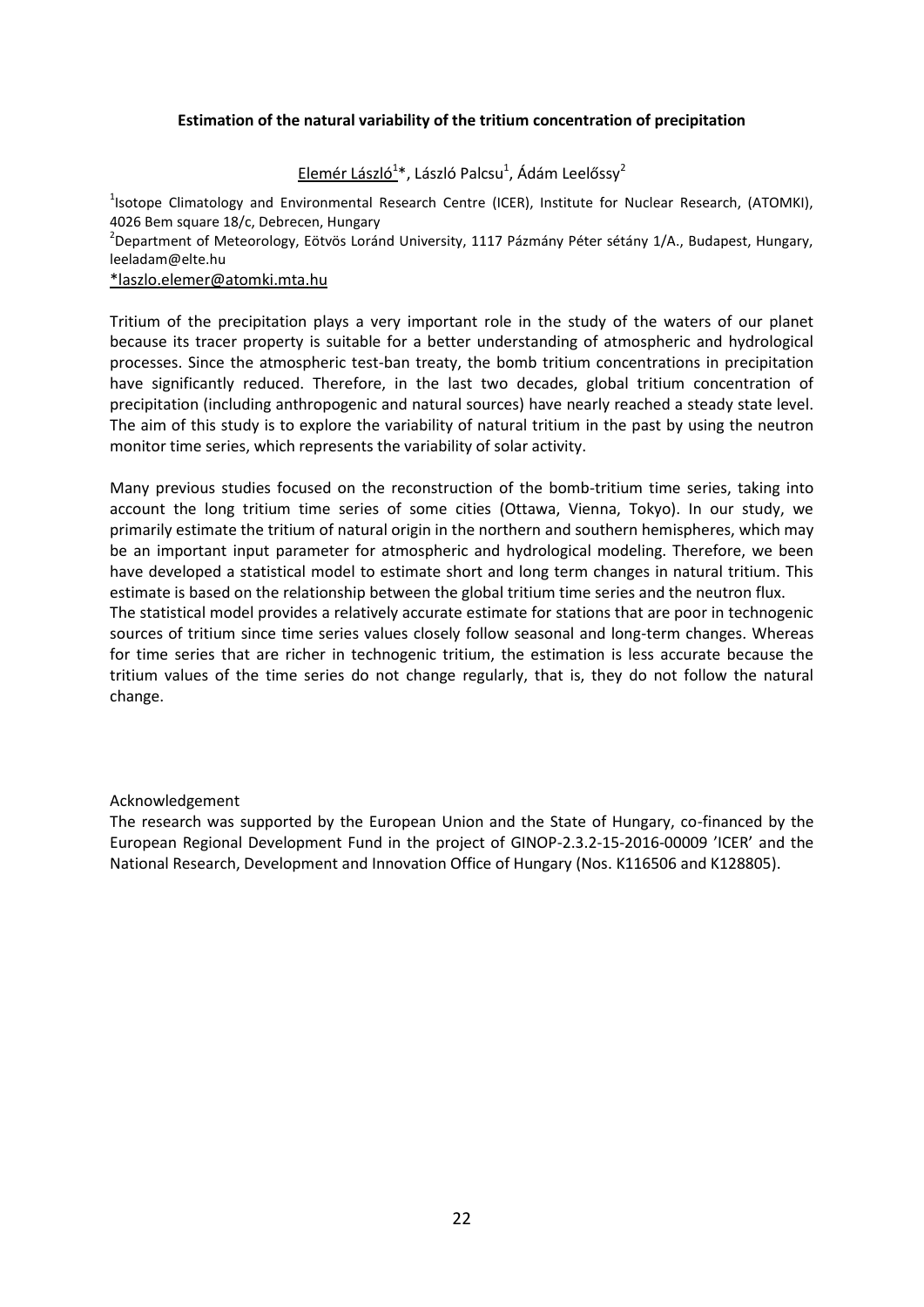## **Effect of summer drought on the coupling of photosynthesis and soil respiration under current and future climate**

Kathiravan Meeran<sup>1</sup>, Johannes Ingrisch (presenting author)<sup>1</sup>, David Reinthaler<sup>1</sup>, Lena Müller<sup>1</sup>, Alberto Canarini<sup>2</sup>, Andreas Richter<sup>2</sup>, Wolfgang Wanek<sup>2</sup>, Erich M. Pötsch<sup>3</sup>, Michael Bahn<sup>1</sup>

<sup>1</sup> University of Innsbruck, Department of Ecology, Innsbruck, Austria

<sup>2</sup> Department of Microbiology and Ecosystem Science Division of Terrestrial Ecosystem Research, University of Vienna, Austria

<sup>3</sup>Institute of Plant Production and Cultural Landscape, Agricultural Research and Education Centre, Raumberg-Gumpenstein, Austria

Photosynthesis and soil respiration are the two largest fluxes of  $CO<sub>2</sub>$  in terrestrial ecosystems, and are immediately linked through the fast belowground translocation of recently assimilated carbon. Climate extremes such as drought can exert a major impact on the ecosystem carbon balance by altering carbon uptake, release processes and carbon allocation, with consequences for the coupling of photosynthesis and soil respiration. It is unclear how drought effects are altered by a future warmer climate under elevated atmospheric  $CO<sub>2</sub>$ , where positive effects of elevated  $CO<sub>2</sub>$  on photosynthesis and soil moisture could be counterbalanced by warming effects on evaporative demand.

ClimGrass is a comprehensive experimental facility with 54 plots for studying multilevel and multifactor interactions of elevated  $CO<sub>2</sub>$ , warming and drought on managed C3 grassland. Here, we focused on a subset of plots subjected to ambient precipitation or drought, both under current environmental conditions or a future climate  $(+3°C, +300 \text{ pm } CO<sub>2</sub>)$ . To trace the fate of recent carbon from photosynthesis to soil respiration we performed two replicated  $^{13}CO_2$  pulse-labeling experiments during peak drought and recovery.

During drought, plant carbon assimilation, soil respiration and <sup>13</sup>C respired per amount of C assimilated (rel.  $^{13}$ C) were reduced. The impact of drought was stronger under future climate conditions. During the recovery period, the soil respiration dynamics did not differ between current and future climate conditions, however, assimilation and rel.<sup>13</sup>C respired recovered more rapidly in a future climate. We conclude that under future climate conditions, drought resistance of soil respiration and its use of recent C decreases, while drought recovery of assimilation and the coupling of assimilation and soil respiration are accelerated.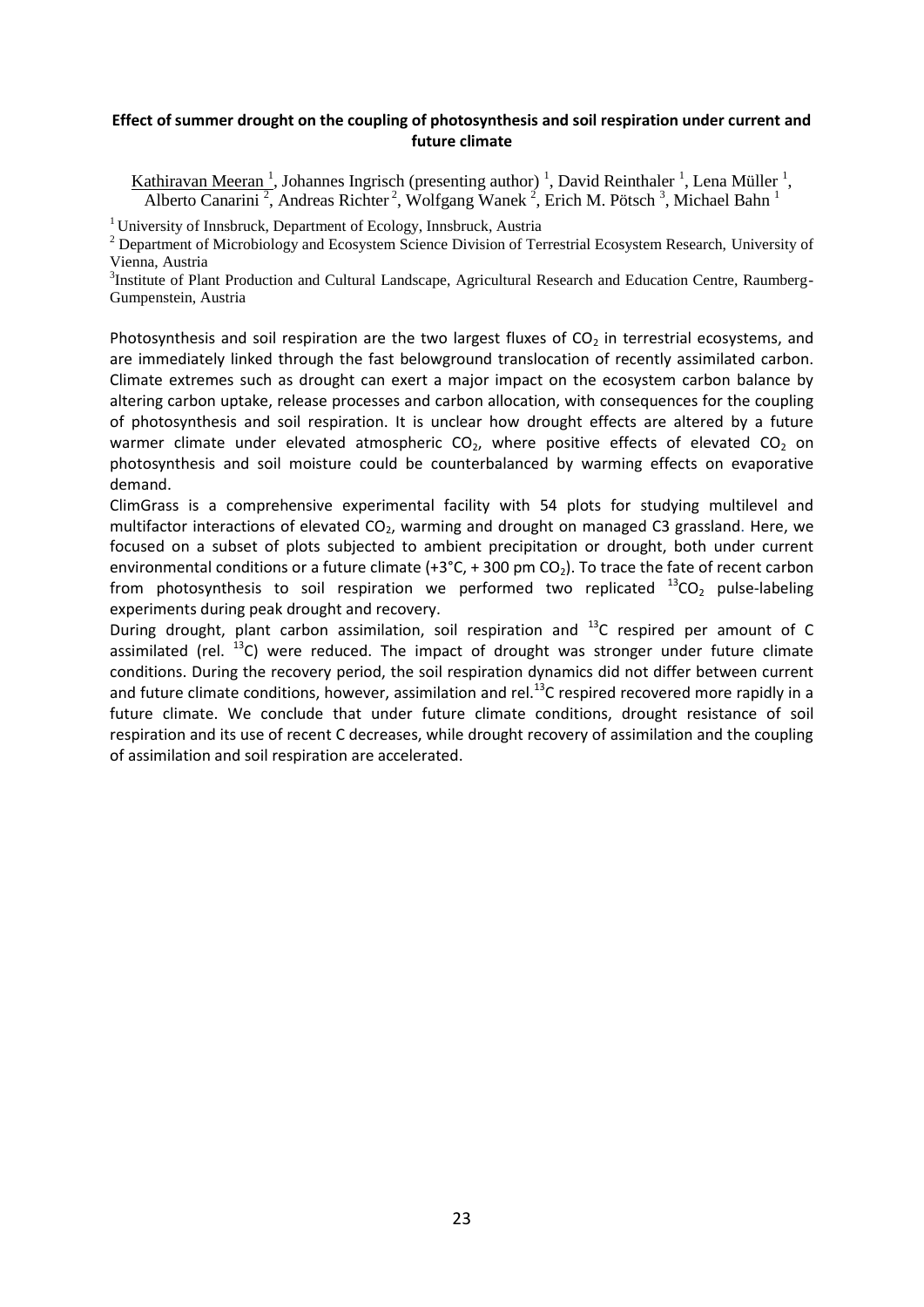## **Ten Years of Elementar and IsoPrime: Pioneers in simultaneous CNS isotope ratio analysis**

Simone B. Moos<sup>1</sup>, Mike Seed<sup>2</sup>, Sam Barker<sup>2</sup>, Rob Berstan<sup>2</sup>, Kyle Taylor<sup>2</sup>, Paul Wheeler<sup>2</sup>, Marian de Reus<sup>1</sup>, Kathrin Rosenthal<sup>1\*</sup>, Lutz Lange<sup>1</sup>

 $^{1}$ Elementar Analysensysteme GmbH;  $^{2}$ Elementar UK Ltd. \*presenting author

In 2008 Elementar and IsoPrime (now Elementar UK) joined forces and consolidated their expertise in elemental analyser inlets and stable isotope analysis of organic elements. This unique partnership lead to unprecedented technological advances such as the first simultaneous analysis of carbon, nitrogen and sulphur isotope ratios. Here, we briefly review the working principle of Elementar's CNS isotope analysis setup and present key papers using this method.

Samples enter the elemental analyser (EA) inlet via an autosampler and a He-purged ball valve, which guarantees blank-free sample introduction. Subsequently, organic sample components are quantitatively converted to a homogenous gas mixture of  $CO<sub>2</sub>$ , N<sub>2</sub>, and SO<sub>2</sub> within a high temperature furnace.  $CO_2$  and  $SO_2$  gases are retained by adsorption columns, while N<sub>2</sub> passes through. Trapped gases can be released individually and in a pulse-like fashion by heating up the respective adsorption column. This technology guarantees complete baseline separation of C, N and S peaks even for extreme elemental ratios without isotopic fractionation and is capable of handling high elemental concentrations (up to 20mg C). Furthermore, it allows for pulse-like injection of each individual sample gas into the isotope ratio mass spectrometer (IRMS), which results in narrower and taller peaks compared to isothermal GC-based systems. Accordingly, we observe an excellent signal to noise ratio and exceptional instrument sensitivities.

For the analysis of substances with a very low S or N content, the sample weight can easily be increased. When the sample weight is increased, the major carbon isotope will reach very high concentrations. To avoid amplifier saturation, our instruments feature a 100V amplifier and a fully automated sample gas dilution system.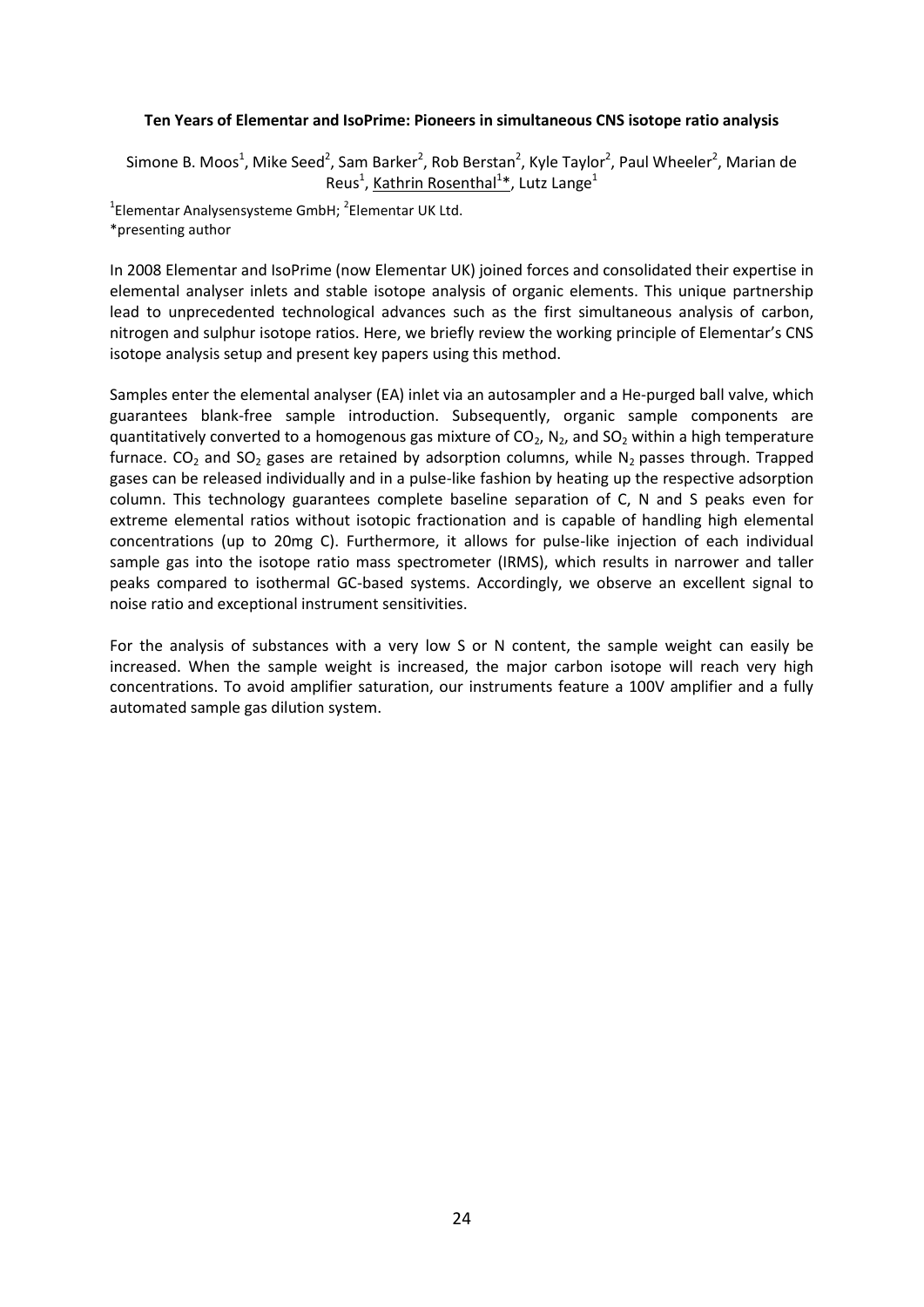# **Stable isotope-based derivation of a conceptual hydrogeological model of the Vögelsberg landslide (Tyrol, Austria)**

<u>Jan Pfeiffer\*<sup>1</sup>, Jan Schmieder\*<sup>1</sup>,</u> Thomas Zieher<sup>1</sup>, Martin Rutzinger<sup>1</sup>, Christoph Spötl<sup>2</sup>

<sup>1</sup>Institute for Interdisciplinary Mountain Research, Austrian Academy of Sciences <sup>2</sup>Institute of Geology, University of Innsbruck

\*Presenting Authors

Continuously creeping deep-seated gravitational slope deformations (DSGSDs) pose a serious threat to settlements, infrastructure and economic well-being in mountainous areas. Their spatio-temporal pattern of movement is typically controlled by pore-pressure variations which generally correlate with groundwater level fluctuations. Conceptual hydrogeological models deliver essential information about source areas and flow paths of water causing these fluctuations. They provide constraints on the slope's hydrological parameters along a 2D profile and serve as fundamental input for numerical models aiming at identifying mitigation measures in order to reduce the landslide's velocity. We present results of a hydrogeological study of the Vögelsberg DSGSD located in the Innsbrucker Quartzphyllite complex of the central Eastern Alps (Tyrol, Austria). Monthly measurements of discharge, temperature, electrical conductivity and stable water isotopes of 80 springs and two groundwater wells between autumn 2018 and autumn 2019 were combined with field mapping and precipitation sampling at elevations between 880 and 1980 m a.s.l. The aim of these investigations was to (i) estimate the mean recharge area of each spring, (ii) determine the fraction of winter and summer precipitation of spring recharge, (iii) classify springs according to different aquifer types, and (iv) combine this information to derive a conceptual hydrogeological model. Preliminary results covering eight months of observation and using a literature-compiled  $\delta^{18}$ O-elevation gradient of -0.15 ‰ per 100 m for precipitation show that the spring water infiltrates between 1200 to 1680 m a.s.l. Generally increasing  $\delta^{18}$ O values with increasing elevation of the springs indicate that water emerging at lower elevation must have recharge areas at higher elevation compared to water emerging at the midslope. Winter precipitation dominates the annual groundwater recharge budget. Ongoing and future work includes water balance calculations and numerical groundwater modelling based on the derived conceptual model to better understand the cause of landslide acceleration phases. Further measurements will be carried out to extend the observation period for obtaining e.g. robust transit time estimates.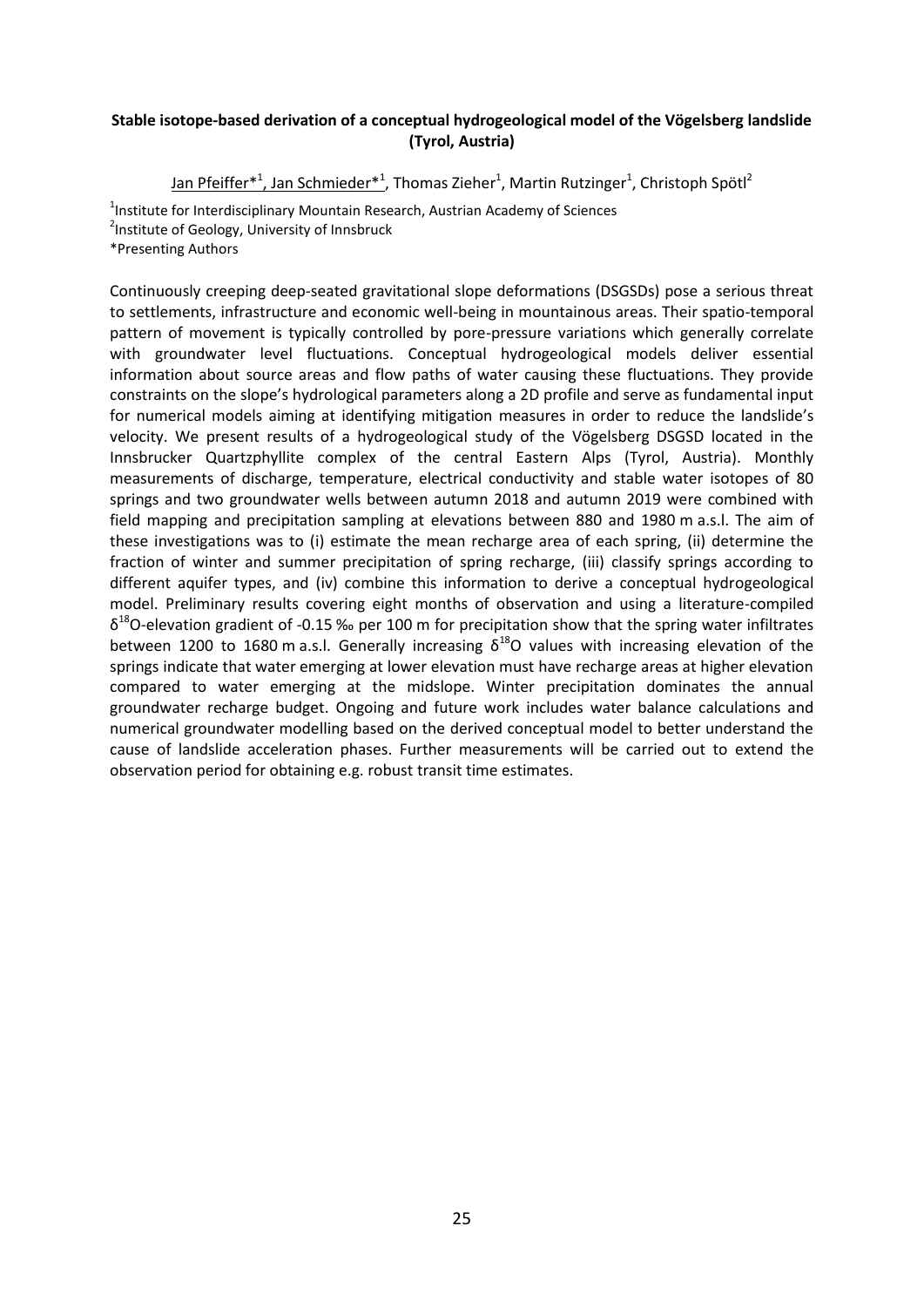## **Simulating bypass flow in a two water worlds context**

# Radolinski, Jesse<sup>1</sup> et al.

 $1$  Virginia Polytechnic Institute and State University

Ecohydrological separation has been observed across climates and biomes, suggesting that mobile infiltrating water resists mixing with more tightly-bound and plant available water for extended periods of time; however little mechanistic evidence exists to explain this separation at a process scale. Non-equilibrium flow in the vadose zone may partially account for widespread perception of distinct hydrological domains yet no studies have weighed its contribution. Using a simple stable isotope mixing technique, we sought to determine the amount of preferential flow necessary to maintain a two water worlds scenario (i.e., physical separation between mobile and immobile water pools). We constructed 60 cm soil columns (20 cm-ID PVC) containing low soil structure (sieved soil material), subsoil structure (intact B horizon), and soil structure without matrix exchange (tubing reinforced macropores) to simulate multiple preferential flow scenarios. Columns were subjected to 3 rain storms of varying rainfall intensity (~2.5 cm h<sup>-1</sup>, ~5 cm h<sup>-1</sup>, and ~11 cm h<sup>-1</sup>) whose stable isotope signatures oscillated around known baseline values. Isotopic analysis was performed on collected leachate and matrix water sampled via direct vapor equilibration. Soil matrix water signatures indicate up to 100% mixing with infiltrating rain water under low rainfall intensity (2.5 cm h<sup>-1</sup>) in subsoil structure columns, whereas high intensity rain (11 cm h<sup>-1</sup>) produced separation between columns with intact or artificial soil structure and those controlled for structure (low structure treatment). These preliminary data suggest that distinct flow-domain separation may only be possible under extreme precipitation intensity.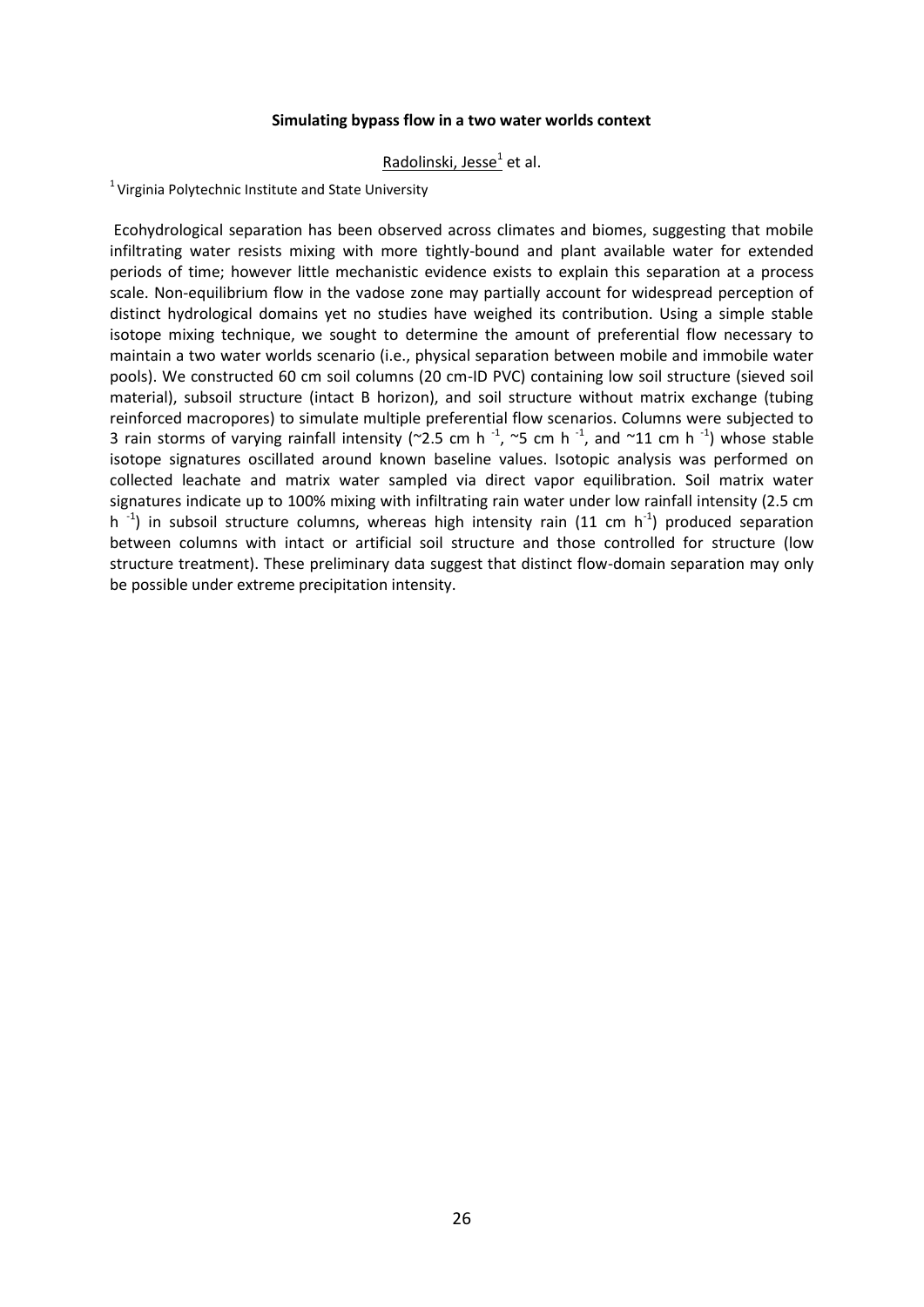## **Speleothem-based isotopic variation during the Holocene period in southern Iran**

Mojgan Soleimani<sup>1\*</sup>, Stacy Carolin<sup>1</sup>, Alireza Nadimi<sup>2</sup>, Christoph Spötl<sup>1</sup>

 $<sup>1</sup>$  Institute of Geology' University of Innsbruck, Austria</sup>

<sup>2</sup> Department of Geology, University of Isfahan, Iran

\*Mojgan.soleimani@student.uibk.ac.at

Iran's average annual precipitation is less than a third of the world's average. Some studies on lakes, marine sediments and caves have suggested that Iran has experienced wetter periods in the past. Among all proxies, stalagmites are a prominent archive in paleoclimate science, as they reveal paleoenvironmental and paleo-climatological information with a high-precision age model which covers a long range of events and terrestrial sedimentation. We have recently visited several caves in southern and central Iran and collected 51 cave sediment samples in total. Our collection includes stalagmites, flowstone, cave corals and drill cores. We have used the <sup>230</sup>Th dating method to determine when the samples initially started precipitating, and when growth terminated. The samples show that southern Iran stalagmite growth occurred within the past 600 thousand years, during both glacial and interglacial periods. Here we present our initial oxygen isotopic data of the cave samples that grew in southern Iran during the Holocene. All samples have an oxygen isotopic ratio that ranges between -2‰ to -6‰. We compare these values with the oxygen isotopic values of regional modern precipitation as well as the average values of other regional stalagmites, including samples from Oman, the Eastern Mediterranean, and northern Iran.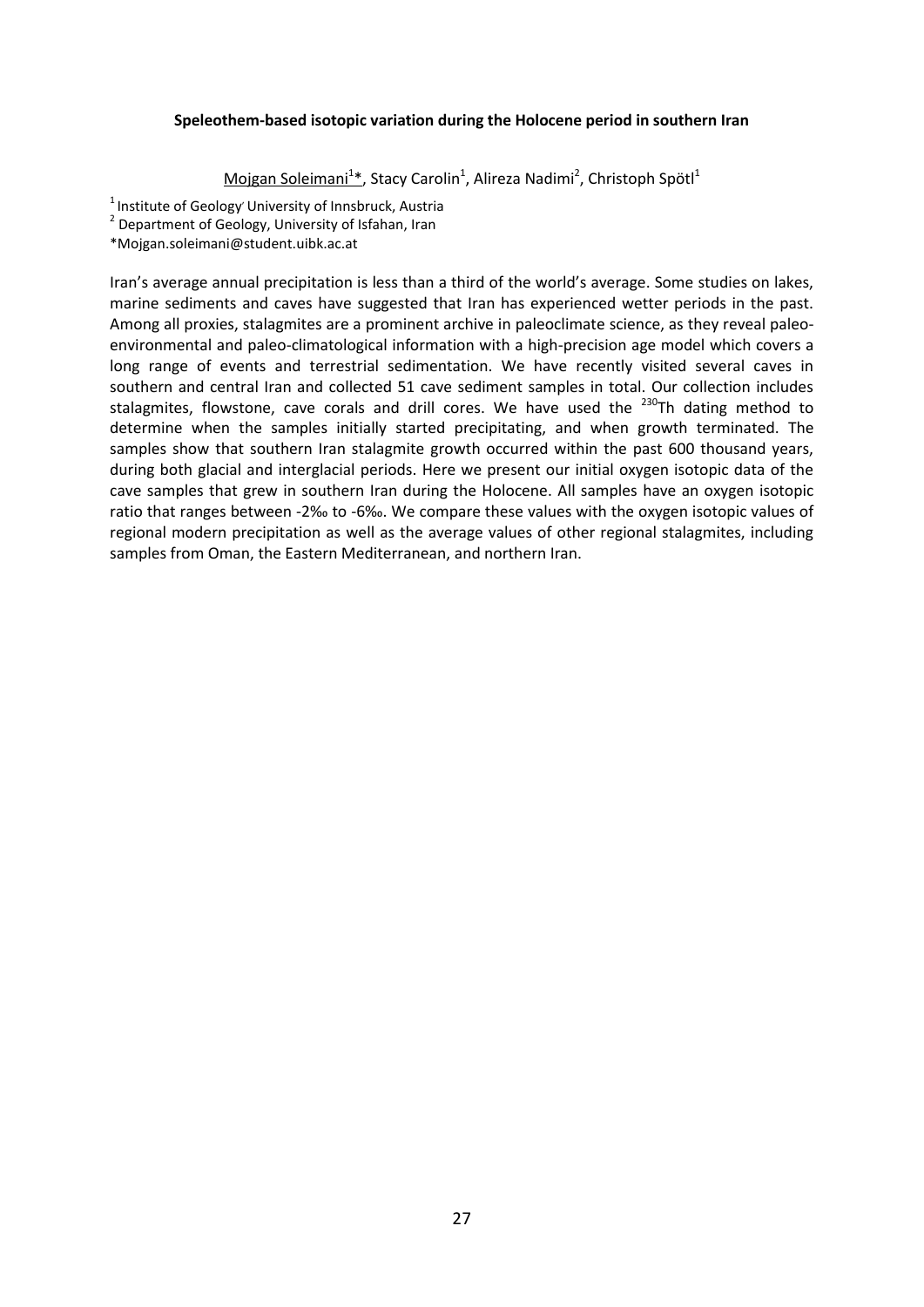# **Stable isotopes in cave-ice, a link to past precipitation?**

Tanguy Racine<sup>1\*</sup>, Christoph Spötl, Friedrich Obleitner<sup>2</sup>, Charlotte Honiat, Gabriella Koltai

 $1$  University of Innsbruck, Department of Geology, Innsbruck, Austria

<sup>2</sup>University of Innsbruck, Department of Atmospheric and Cryospheric Sciences, Innsbruck, Austria

\*Tanguy.Racine@student.uibk.ac.at

Alpine ice caves preserve overlooked and largely untapped archives, which formed during several centuries to millennia Before Present. Firn-derived ice in caves forms through the metamorphism of in-falling snow, contributing positively to the mass of underground glaciers. Vertical (sag-type) pits are ideally suited to this type of ice build-up and may provide a complementary record of historical climate in the Alps, with respect to well-established proxies, in particular decadal to centennial trends of water stable isotopes in precipitation. Liquid precipitation at the cave entrance or through the rock overburden may alter the isotopic composition of the firn-derived ice by infiltrating and refreezing inside the ice-body. Poor constraints also exist concerning the stable isotopic evolution of the near-cave snow pack prior to its mechanical transport into the cave or its thawing and contribution as karst drip-water. We therefore present stable isotopes results from transects of modern ice in two Austrian caves and compare them to regional records of the Austrian Network of Isotopes in Precipitation in order to evaluate the faithfulness and strength of this underground archive.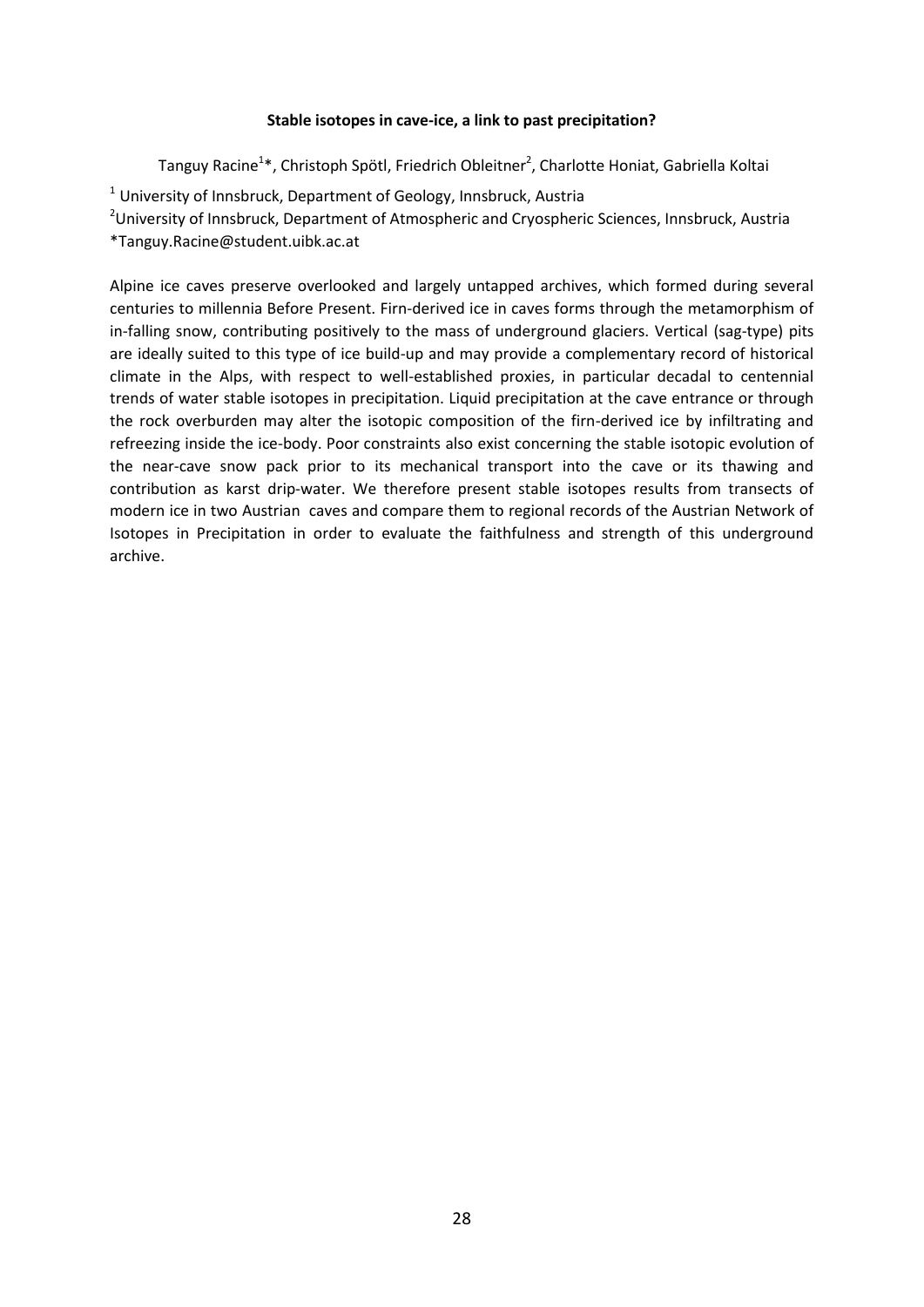# **Oxygen isotope equilibration of phosphate in the soil /plant system – an <sup>18</sup>O-PO<sup>4</sup> organic fertilizer test**

Andrea Watzinger<sup>1</sup>, Katharina Schott<sup>1</sup>, Elvira Goloda <sup>1,2</sup>, Rebecca Hood-Nowotny<sup>1</sup> and Gerhard Soja<sup>2,3</sup>

*1 Institute of Soil Research, Department of Forest- and Soil Sciences, University of Natural Resources and Life Sciences, Tulln, Austria*

*2 AIT Austrian Institute of Technology, Tulln, Austria*

*3 Institute for Chemical and Energy Engineering, Department of Material Sciences and Process Engineering, University of Natural Resources and Life Sciences, Vienna, Austria*

In natural ecosystems the phosphorus (P) cycle is "tight", which means transfer between soil and biota is efficient and little P is lost from the system. However, the increasing human P input via fertilizers from rock phosphate has increased losses of phosphate from the terrestrial system into freshwater systems, leading to eutrophication issues. Targeting  $PO<sub>4</sub>$  by stable isotopic methods better enables us to define the origin of P sources and hence improve mitigation measures. However, during  $PO_4$  uptake and cycling in cells the original isotope oxygen signature equilibrates, which complicates identification of the source.

We monitored the extent of alterations of the oxygen isotope signature and hence defined the involvement of soil microbial processes in the desorption and transport of phosphate derived from an organic P fertilizer. The organic fertilizer was a biochar produced by pyrolysing apricot kernels, surface-modified with Mg. In a pot experiment, a modified Neubauer test, around 11 mg  $^{18}$ O enriched PO<sub>4</sub> with a  $\delta^{18}$ O value of 302 ‰ was bound onto one gram of biochar. We mixed 5 % of biochar (w/w) with a P deficient soil and planted rye. The alteration of the oxygen signature in the available (anion exchange membrane AEM bound), the HCl extractable  $PO<sub>4</sub>$  soil pools and the available (TCA extractable) PO<sub>4</sub> in plants were determined after 17 days.

The amount of AEM and plant extractable  $PO_4$  was too little to achieve measurements by TC/EA-IRMS, while HCl extractable PO<sub>4</sub> was sufficient for measurements. The  $\delta^{18}$ O of PO<sub>4</sub> extracted from biochar amended soil was 60.9 ‰, which was elevated in contrast to non  $^{18}$ O-PO<sub>4</sub> biochar amended soil (18.1 ‰), but much less than assumed after mass balance calculation (260 ‰). Additionally, the increase in the amount of HCl extractable and purified PO<sub>4</sub> was only 4 % of the expected increase. To conclude, the  $^{18}$ O-PO<sub>4</sub> added to the biochar was not sorbed or was not released by HCl extraction. After the 17 days lasting pot experiment, we expected a decrease of the amount and  $\delta^{18}$ O values of HCl extractable PO<sub>4</sub> due to biological  $^{18}$ O equilibration processes and plant uptake of biochar derived PO<sub>4</sub>. However, the  $\delta^{18}$ O values of HCl extractable PO<sub>4</sub> had increased by 10 ‰ up to 71.2 ‰. HCl extractable PO<sub>4</sub> has not equilibrated due to microbial turnover. Furthermore, the HCl extractable and purified amount of PO<sub>4</sub> between the soil and the soil + biochar treatment was constant. This might indicate that plants have preferably taken up soil born  $PO<sub>4</sub>$ . Apparently the  $PO<sub>4</sub>$  attached to the biochar was not readily available for microorganisms and plants.

Additionally, we conducted an interlab comparison test with a  $A_{\text{B}_3}PO_4$  BOKU standard including 4 well know international laboratories to account for the absence of certified standards for  $^{18}$ O measurements of Ag<sub>3</sub>PO<sub>4</sub>. In total, 131 measurements determined the Ag<sub>3</sub>PO<sub>4</sub> BOKU standard to be 13.9 ‰ ± 0.4 ‰.